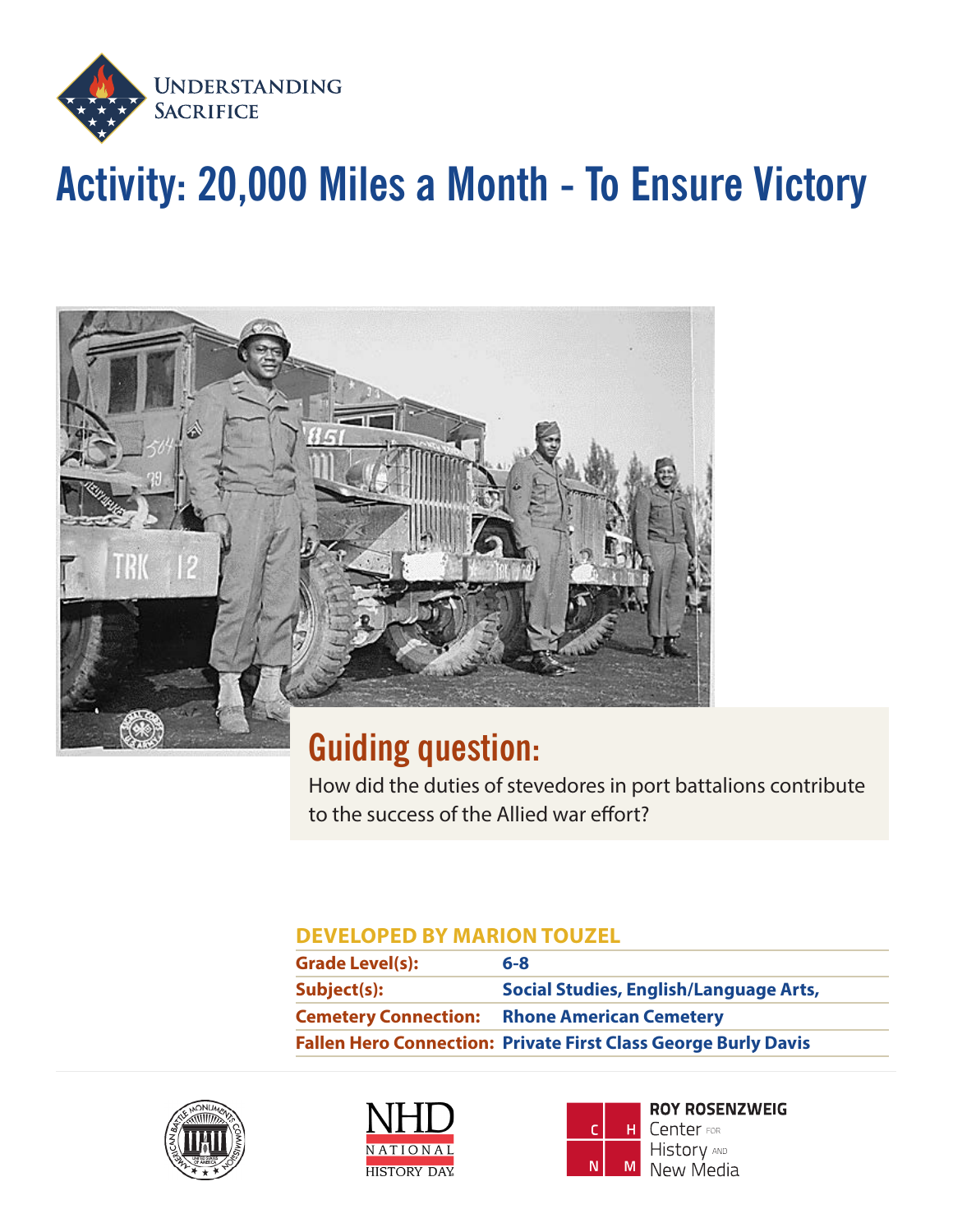## **Overview**

Using interactive technology from the American Battle Monuments Commission, maps, and primary and secondary source documents, students will understand that stevedores from port battalions not only built barracks, mess halls, latrines, and recreational buildings, but also supplied resources for the forces who fought the battles. Students will engage in a simulation to analyze how the 525<sup>th</sup> Port Battalion organized and distributed supplies to combat units.

# **Historical Context**

After the U.S. Army was on the ground, fighting, the soldiers in Services of Supply (SOS) arrived in the war zone to provide materiels and services. These soldiers first worked on docks in the United States as stevedores, loading supplies to be shipped to stations in Europe and Northern Africa. When the materiels reached Europe and Northern Africa, port battalion soldiers worked as stevedores, unloading and reloading ships, and moving supplies onto trains, trucks, or into warehouses. They rebuilt railroads and highways and constructed camps, including barracks, mess halls, and latrines. General Dwight D. Eisenhower recognized transportation units when he stated,

*"A unit history of the 494th Port Battalion noted, 'It is said of Port Battalions that they can't ever win a war but they sure can lose it!' After completing the lesson, students will have a greater understanding of how war is more than battles as they organize and attempt to plan the movement of supplies to the combat front. They will appreciate the untold story of port battalions and the soldiers who shouldered the weight of supplies to an Allied victory." — Marion Touzel*

Touzel teaches at Ocean Bay Middle School in Myrtle Beach, South Carolina.

"In any war, there are two tremendous tasks. That of the combat troops is to fight the enemy. That of the supply troops is to furnish all the material to insure victory. The faster and farther the combat troops advance against the foe, the greater becomes the battle of supply" (U.S. Army Transportation Museum). The 525<sup>th</sup> Port Battalion was a segregated unit composed of African-American soldiers. Several dozen port battalions, many of them composed of African-American soldiers with white offices, operated in the European and Pacific theaters.

## **Objectives**

At the conclusion of this lesson, students will be able to

- Describe the role of a port battalion soldier; and
- Evaluate how and when to best transport supplies to combat units.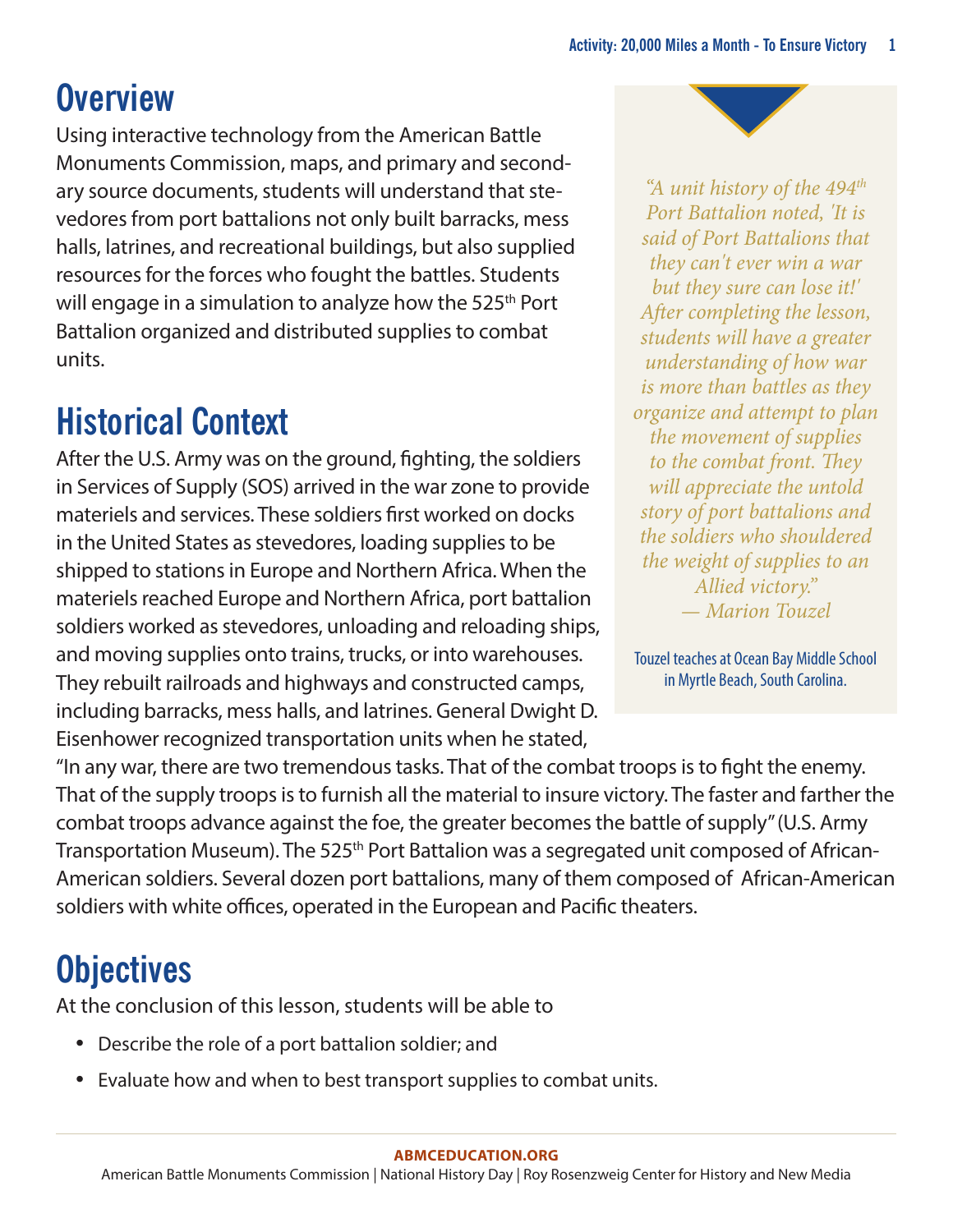# **Standards Connections**

### **Connections to Common Core**

**CCSS.ELA-LITERACY.RH.6-8.2** Determine the central ideas or information of a primary or secondary source; provide an accurate summary of the source distinct from prior knowledge or opinions.

**CCSS.ELA-LITERACY.RH.6-8.4** Determine the meaning of words and phrases as they are used in a text, including vocabulary specific to domains related to history/social studies.

**CCSS.ELA-LITERACY.RH.6-8.7** Integrate visual information (e.g., in charts, graphs, photographs, videos, or maps) with other information in print and digital texts.

### **Connections to C3 Framework**

**D2.Geo.2.6-8.** Use maps, satellite images, photographs, and other representations to explain relationships between the locations of places and regions, and changes in their environmental characteristics.

**D2.His.3.6-8.** Use questions generated about individuals and groups to analyze why they, and the developments they shaped, are seen as historically significant.

### **Documents Used** ★ **indicates an ABMC source**

### **Primary Sources**

Photograph, *"These drivers of the 666th Quartermaster Truck Company, 82nd Airborne Division, who chalked up 20,000 miles each without an accident, since arriving in the European Theater of Operations"* National Archives and Records Administration (535533) <https://catalog.archives.gov/id/535533>

*War Department Film Bulletin 32: Soldiers-Stevedores Train on QM's "S.S.Dixie"* United States War Department National Archives and Records Administration (24442) <https://archive.org/details/FB-32>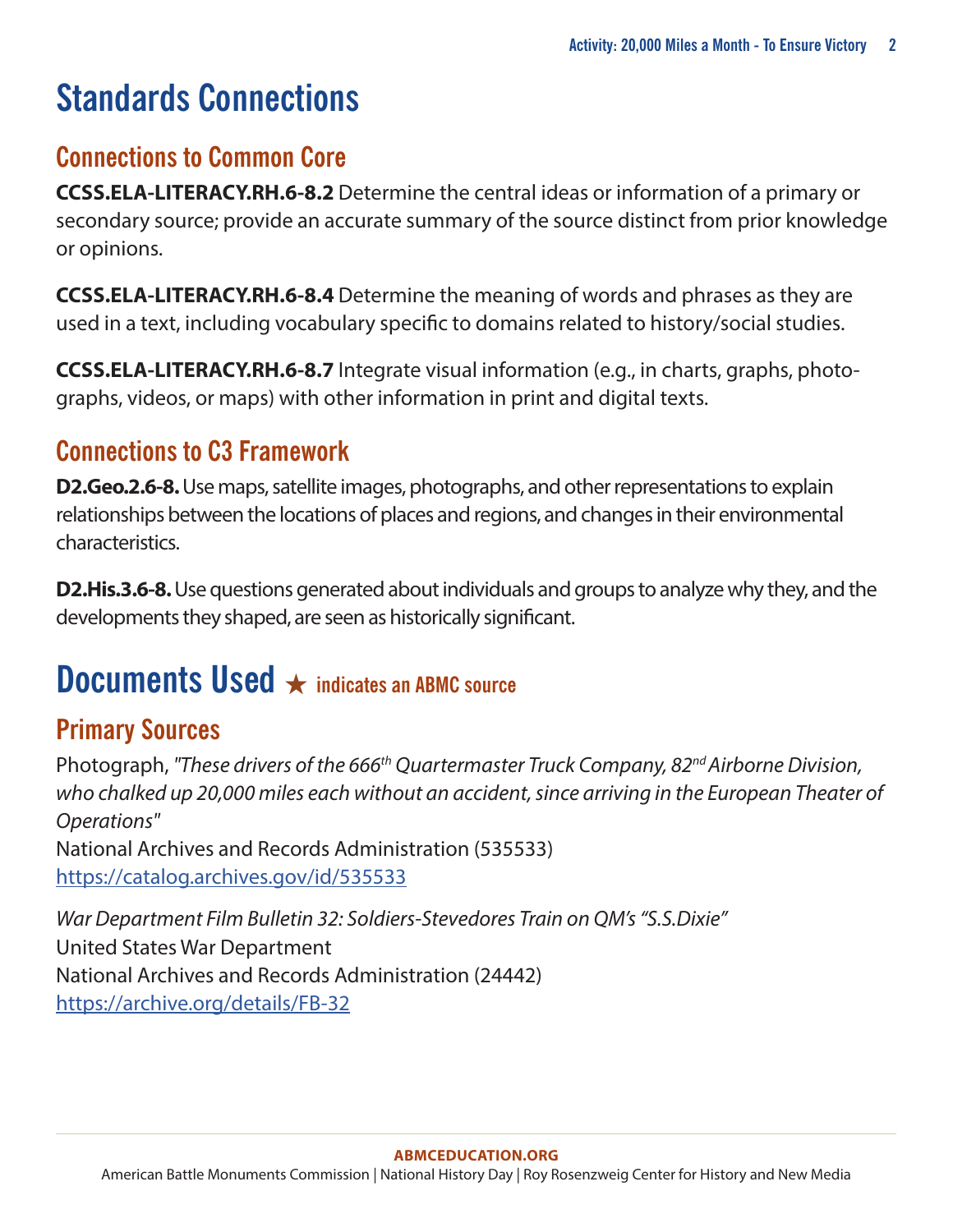### **Secondary Sources**

American Battle Monuments Commission ★ <http://www.abmc.gov/>

George B. Davis Fallen Hero Profile ★ American Battle Monuments Commission <http://abmceducation.org/understandingsacrifice/soldier/george-davis>

Rome-Arno Campaign Map ★ *Liberating Rome* Interactive American Battle Monuments Commission [http://www.abmc.gov/sites/default/files/interactive/interactive\\_files/ROME\\_web/index.html](http://www.abmc.gov/sites/default/files/interactive/interactive_files/ROME_web/index.html)

*World War II: A Visual History* ★ American Battle Monuments Commission [https://www.abmc.gov/sites/default/files/interactive/interactive\\_files/WW2/index.html](https://www.abmc.gov/sites/default/files/interactive/interactive_files/WW2/index.html)

# **Materials**

- Profile of the Resistance
- Port Battalion Soldiers in World War II Vocabulary Sheet
- Port Battalion Soldiers in World War II Vocabulary Quiz (Form A and Form B)
- Port Battalion Soldiers in World War II Vocabulary Quiz Answer Key
- Questions for Stevedore Film
- Questions for Stevedore Film Answer Key
- 525<sup>th</sup> Port Battalion Duties Questions and Analysis
- Logistics Assessment
- Logistics Assessment Rubric
- Unlined paper

# **Lesson Preparation**

- Make and distribute advance copies of the Port Battalion Soldiers in World War II Vocabulary to encourage students to become familiar with the terminology in the video that they will watch.
- Make one copy of each of the following for each student:
	- Port Battalion Soldiers in World War II Vocabulary List
	- Port Battalion Soldiers in World War II Vocabulary Quiz (there are two forms if needed)
	- Logistics Assessment
	- Logistics Assessment Rubric

#### **[ABMCEDUCATION.ORG](http://abmceducation.org)**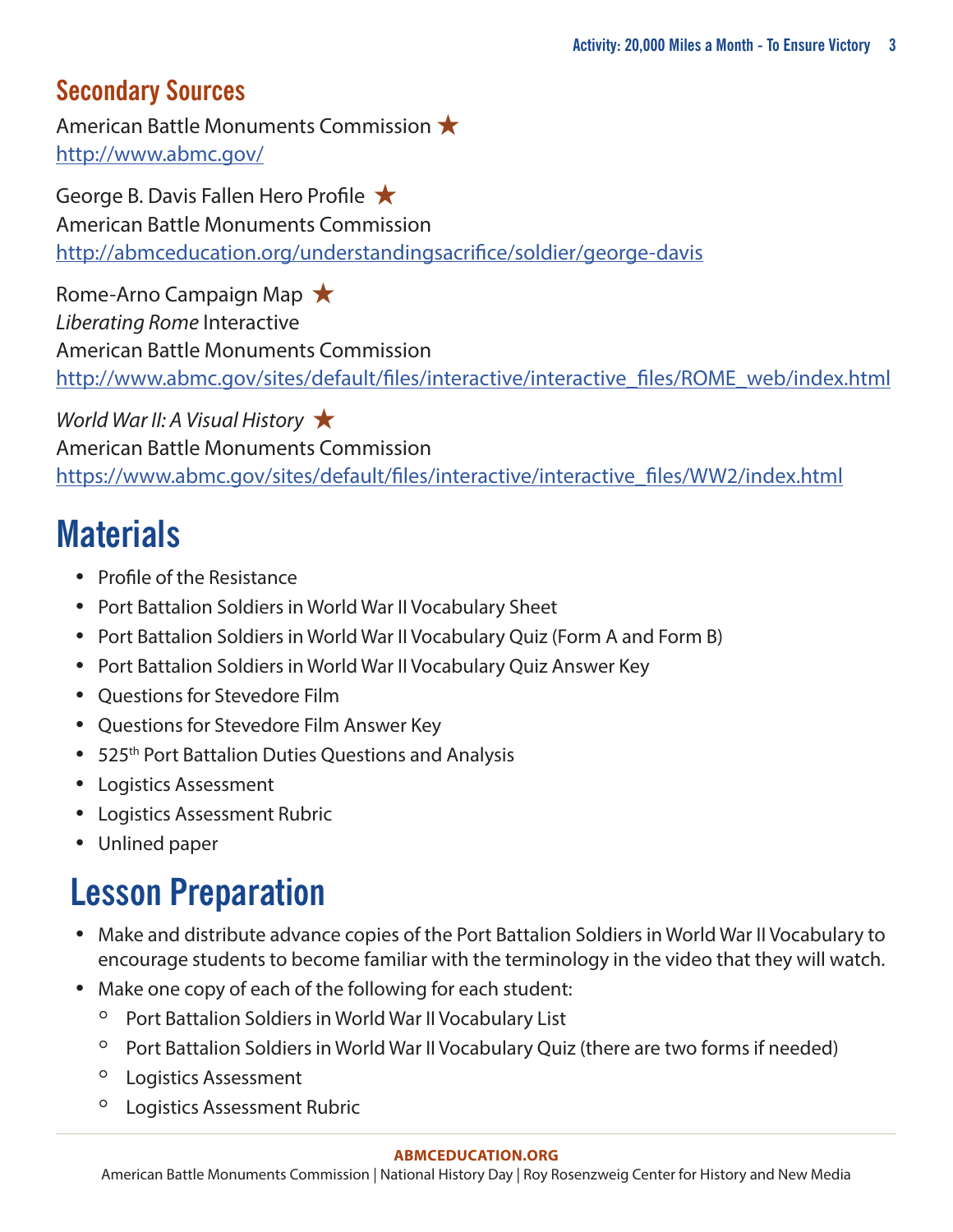- Make one copy of each of the following for each pair of students:
	- Questions for Stevedore Film
	- Rome-Arno Campaign Map
	- 525th Port Battalion Questions and Analysis
- Make one copy of each of the following for each group of four students:
	- Logistics Assessment Task One
	- Logistics Assessment Task Two
- Preview video content in advance of class.

# **Procedure**

### **Activity One: Introducing the Port Battalions (45 minutes)**

- Discuss the vocabulary with students prior to watching the documentary, as they will hear these terms used in the film.
- Project the home page of the American Battle Monuments Commission.
- Instruct the students to type in George B. Davis in the "search burials" search bar.
- Direct students to select George B. Davis from South Carolina.
- For the following identify his:
	- service number
	- rank
	- battalion
	- home state
	- date of death
	- the location where Davis is buried
- Go to the Fallen Hero Profile for George B. Davis and play the video of the eulogy located on the page.
- Explain that George B. Davis served as a truck driver and stevedore for the 525<sup>th</sup> Port Battalion, a segregated unit which served in North Africa and Southern France during World War II.
- View the *War Department Film Bulletin 32: Soldiers-Stevedores Train on QM's "S.S.Dixie"* as a class.
	- Instruct students to take notes regarding the use of vocabulary from the list while watching the film.
	- Instruct students to write questions they may have while watching the film.
- Conduct a whole group discussion after the film focusing on what the students observed about stevedores and their training.
- Move students into pairs to answer Questions for Stevedore Film.
- Distribute the Port Battalion Soldiers in World War II Vocabulary Quiz (there are two forms available).

#### **[ABMCEDUCATION.ORG](http://abmceducation.org)**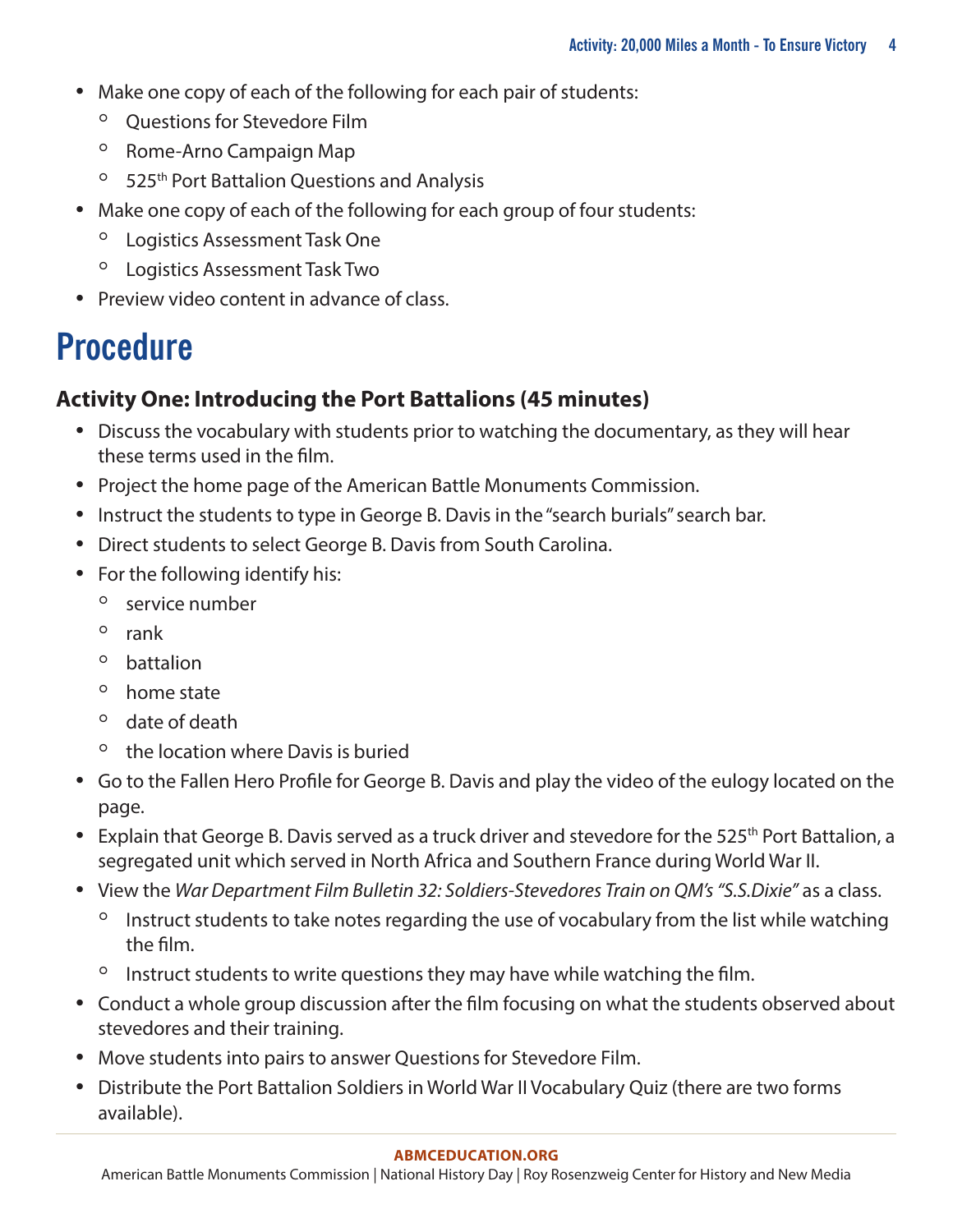• Evaluate student mastery of the vocabulary using the Port Battalion Soldiers in World War II Vocabulary Quiz Answer Key.

### **Activity Two: Supplying World War II in North Africa (45 minutes)**

- Divide the students into the same pairs as Activity One and ask students to share their paragraph responses.
- Explain who is in control of North Africa, specifically in Algeria from 1943-45.
	- *Teacher Tip:* Algeria, originally a French colony, was invaded by Germany during World War II. Operation Torch eventually led to the liberation of Algeria from German control. It was used as a base to launch operations into Sicily, Italy, and southern France.
- Ask students, *Where would combat supplies originate in the United States?*
	- Discuss how and when different supplies should be moved to combat units once supply ships arrived in Oran, Algeria.
- Project ABMC's *World War II: A Visual History* Interactive. Click on date range between March 1944 to February 1945. Discuss with students Allied troops locations.
- Tell students that the 525<sup>th</sup> Port Battalion was stationed at Mole Millerand, a port in Oran, Algeria from March of 1944 to February of 1945.
- Distribute the Rome-Arno Campaign Map and allow students to mark key locations.
- Show the location of Oran, Algeria on a map so students will know exactly where the 525<sup>th</sup> Port Battalion was located at this time.
	- Point out the location of Palermo, Sicily and its relationship to Oran.
	- Point out the location of Salerno and Anzio, Italy and the relationship to Oran.
	- Discuss the distance between each location and any hardships this distance may cause.
- Ask each pair to elaborate on the details of the class discussion in a paragraph.

## **Assessment**

- Distribute Logistics Assessment Task to each student.
	- *Teacher Tip*: Provide this assessment in stages (i.e., students need to complete task one before receiving task two.)
- Discuss and explain student's duties within a group so that each student understands all duties regardless of which role they will be assigned.
- Form groups of four students each by combining pairs from the earlier activities and assign student roles.
- Distribute Logistics Assessment Task One and a sheet of unlined paper for each group to draw their diagram.
- Distribute Logistics Assessment Task Two.
- Evaluate student performance on the assessment using the Logistics Task Rubric.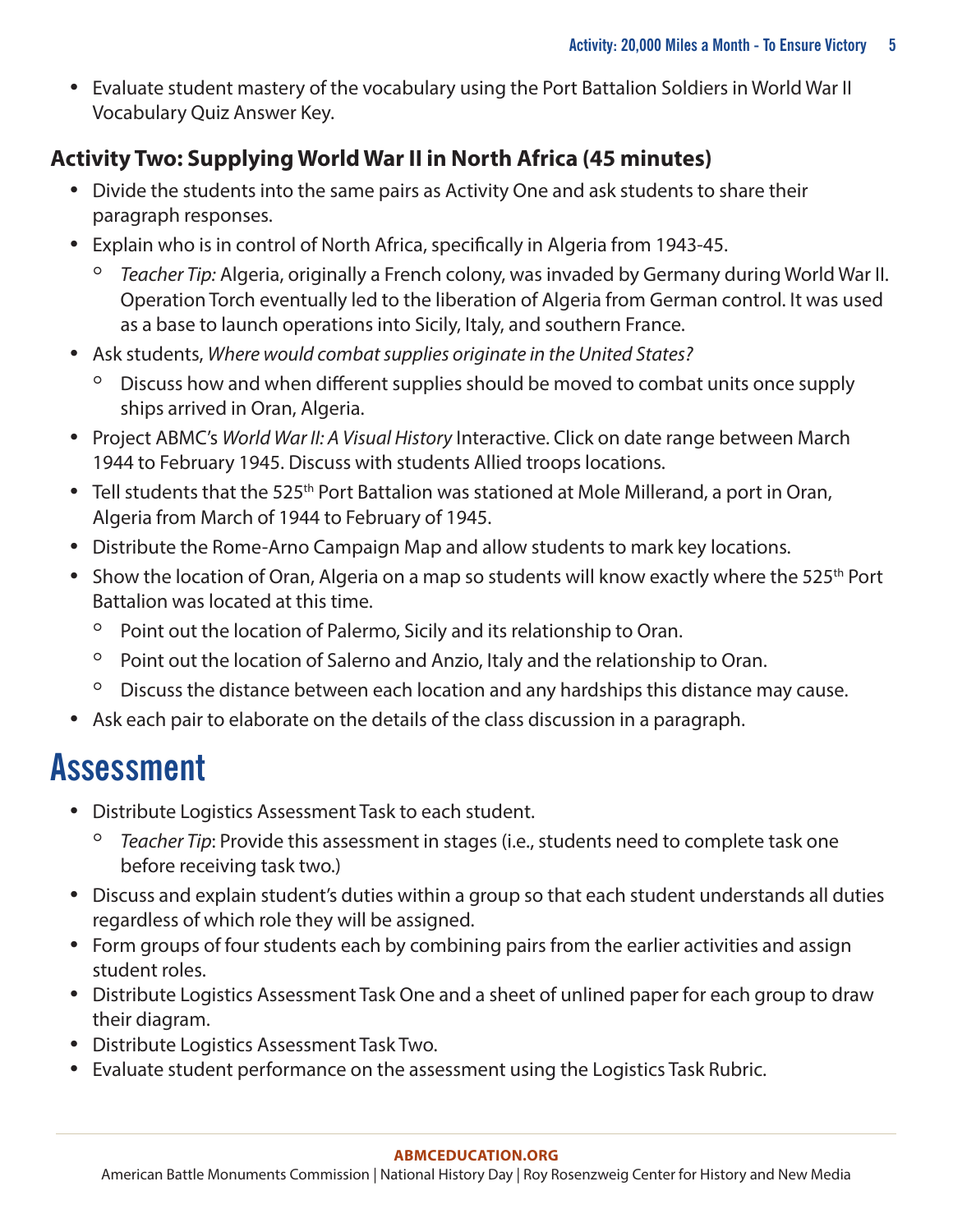## **Methods for Extension**

- Students with more interest in the role of the U.S. port battalions may research their role in Red Ball Express by reading *The Road to Victory* by David Colley or *Longshore Soldiers* by Andrew J. Brozyna.
- Students can also research the role of African Americans in the service of port battalions during World War II.
- Teachers can enhance students' interest in African-American soldiers in World War II by exploring these related lesson plans on ABMCEducation.org:
	- [Riding the Red Ball Express](http://abmceducation.org/understandingsacrifice/activity/riding-along-red-ball-express)
	- [Equal Opportunities for Sacrifice in World War II](http://abmceducation.org/understandingsacrifice/activity/equal-opportunities-sacrifice-world-war-ii)
	- **○** Duty and Dignity: Black Americans and the 92<sup>nd</sup> Infantry Division Buffalo Soldiers
- The American Battle Monuments Commission maintains U.S. military cemeteries overseas. These cemeteries are permanent memorials to the fallen, but it is important that students know the stories of those who rest here. To learn more about the stories of some of the men and women who made the ultimate sacrifice, visit [www.abmceducation.org/understandingsacrifice/abmc-sites.](www.abmceducation.org/understandingsacrifice/abmc-sites)

# **Adaptations**

- Teachers can adapt the project to younger learners to ask students to draw the layout of what they think a port battalion would look like. It could also be adapted to English Language Learners in a similar way.
- Younger learners could also complete a smaller project comparing the daily duties of a combat soldier to a port battalion soldier.
- Teachers can group students in several ways. One grouping strategy would be to have groups of heterogeneous ability work their way through the entire project. Another grouping method would be to group by gender especially to see how males and females would differ in prioritizing supplies and building projects.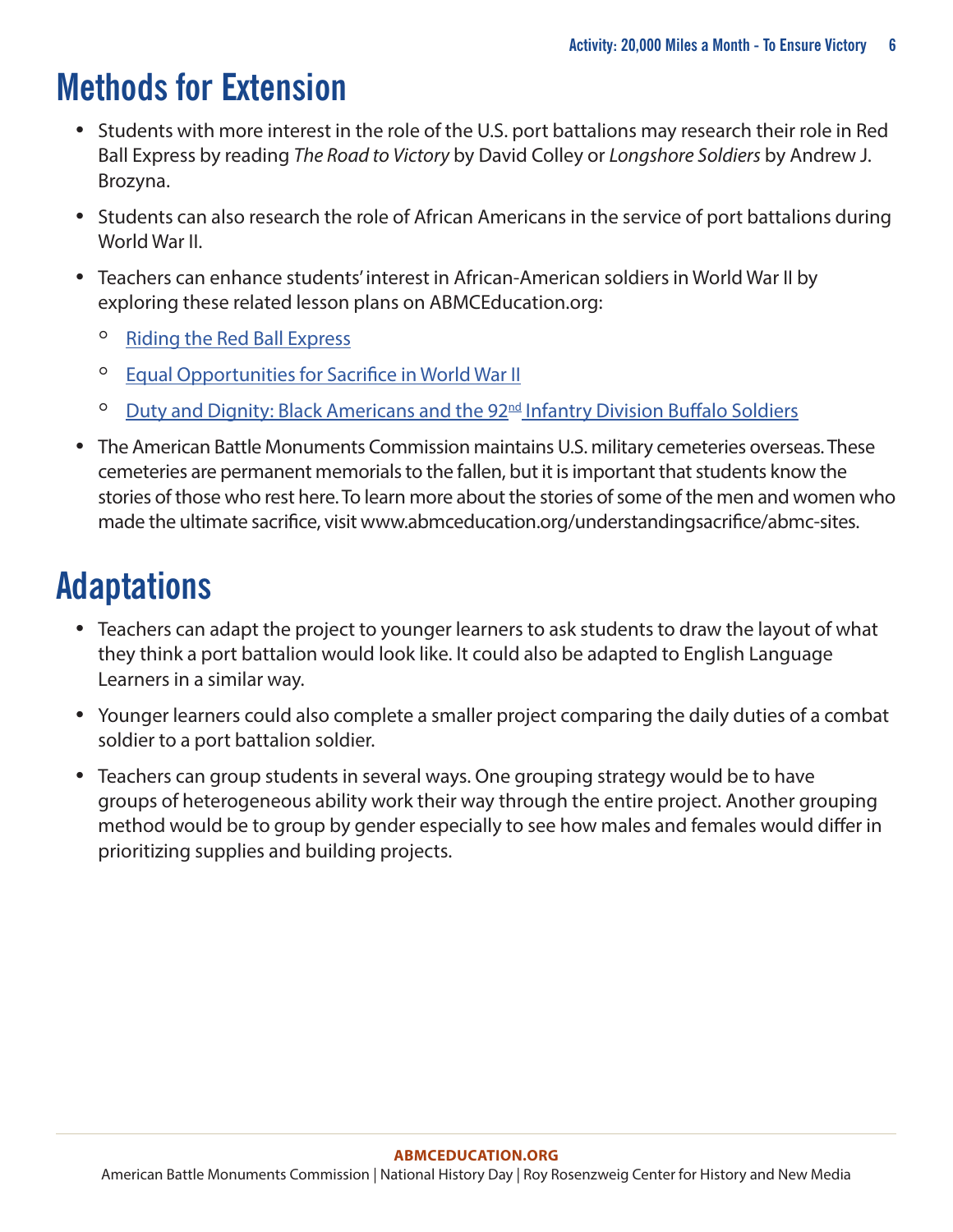## **Port Battalion Soldiers in World War II Vocabulary**

**stevedore** - a person employed or engaged at a dock to load and unload cargo onto or from ships

**battalion** - a ground force unit composed of a headquarters and three or more companies or similar units

**port battalion** - men on the docks unloading ships and reloading ships, or loading trains, or trucks

**convoy** - a group of ships or vehicles traveling together, typically accompanied by armed troops, warships, or other vehicles for protection

**Quartermaster Corps** – during World War II, the Quartermaster Corps operated in the Mediterranean, northern Europe, and the Pacific. Thousands of soldiers were trained to fill specialized roles which included providing over 70,000 different supply items and more than 24 million meals each day. When war was over, they had recovered and buried nearly a quarter of a million soldiers in temporary cemeteries around the world.

**mess hall** - a room or building where groups of people, especially soldiers, eat together

**latrines** - a toilet or outhouse, especially a communal one in a camp or barracks

**longshoreman** – person whose job is to load and unload ships at a port loading and unloading ships requires knowledge of the operation of loading equipment, the proper techniques for lifting and stowing cargo, workers must be physically strong and be able to follow orders

**forklift** - a vehicle with a pronged device in front for lifting and carrying heavy loads

**winch** - a hauling or lifting device consisting of a rope, cable, or chain winding around a horizontal rotating drum, turned by a crank or by motor or other power source

**pallet** - a portable platform for handling, storing, or moving materials and packages

**aft deck** - toward or at the back part of a ship

**forward deck** – toward the front of the ship

**sling rope** - a device (as a rope or chain) by which something is lifted or carried

**embarkation** - the geographic point in a routing scheme from which cargo or personnel depart

**debarkation** - the geographic point in a routing scheme to which cargo or personnel are taken

**Algiers** - the capital and largest city of Algeria, in the northern part of the country on the Mediterranean Sea

**Sicily** - an island in southern Italy on the Mediterranean Sea, separated from the Italian mainland by the narrow Strait of Messina

**Anzio** - a town of central Italy on the Tyrrhenian Sea south-southeast of Rome

**Salerno** - a seaport of southern Italy on the Gulf of Salerno, an inlet of the Tyrrhenian Sea

**Marseilles** - a port in southeast France, on the Gulf of Lions it is the second largest city in the country and a major port

#### **[ABMCEDUCATION.ORG](http://abmceducation.org)**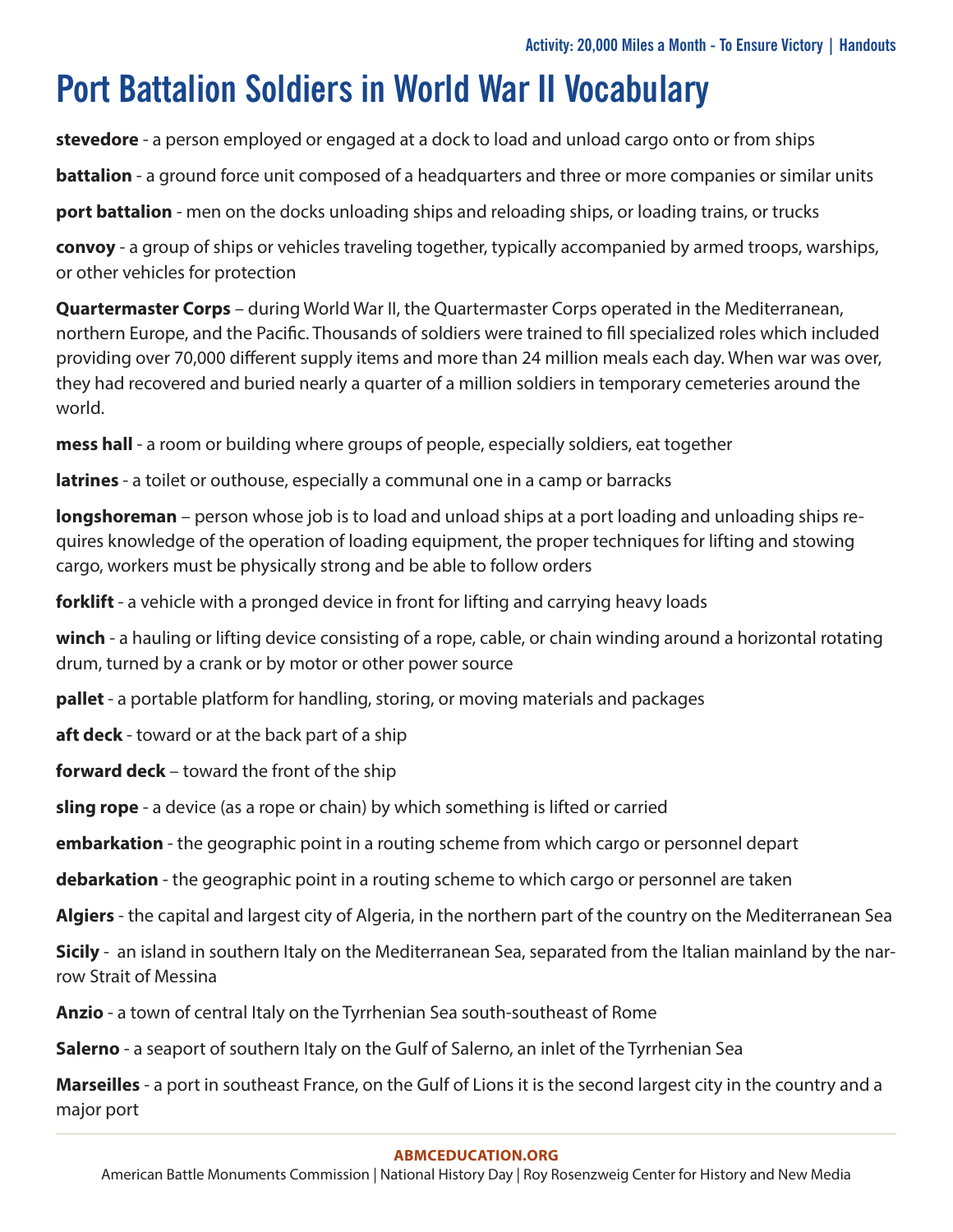# **Port Battalion Soldiers in World War II Vocabulary Quiz, Form A**

*Define each term by matching the definition on the right to the term on the left. Place the correct letter on the space provided beside each term.*

| 1. _____ longshoremen  | A. the geographic point in a routing scheme<br>to which cargo or personnel are taken                                                  |
|------------------------|---------------------------------------------------------------------------------------------------------------------------------------|
| 2. $\_\_\_$ aft deck   | B. a soldier employed or engaged at a dock<br>to load and unload cargo onto or from ships                                             |
| 3. ______ forward deck | C. an island in southern Italy on the<br>Mediterranean Sea, separated from the<br>Italian mainland by the narrow Strait of<br>Messina |
| 4. ______ embarkation  | D. toward the front of the ship                                                                                                       |
| 5. debarkation         | E. a seaport of southern Italy on the Gulf of<br>Salerno, an inlet of the Tyrrhenian Sea                                              |
|                        | F. toward or at the back part of a ship                                                                                               |
| 6. ______ Algiers      | G. a port in southeast France on the Gulf of<br>Lions                                                                                 |
| 7. _______ Sicily      | H. the geographic point in a routing scheme<br>from which cargo or personnel depart                                                   |
| 8. Anzio               | I. the capital and largest city of Algeria, in<br>the northern part of the country on the<br>Mediterranean Sea                        |
| 9. _______ Salerno     | J. a town of central Italy on the Tyrrhenian<br>Sea south-southeast of Rome                                                           |
| 10._______ Marseille   |                                                                                                                                       |
|                        |                                                                                                                                       |

#### **[ABMCEDUCATION.ORG](http://abmceducation.org)**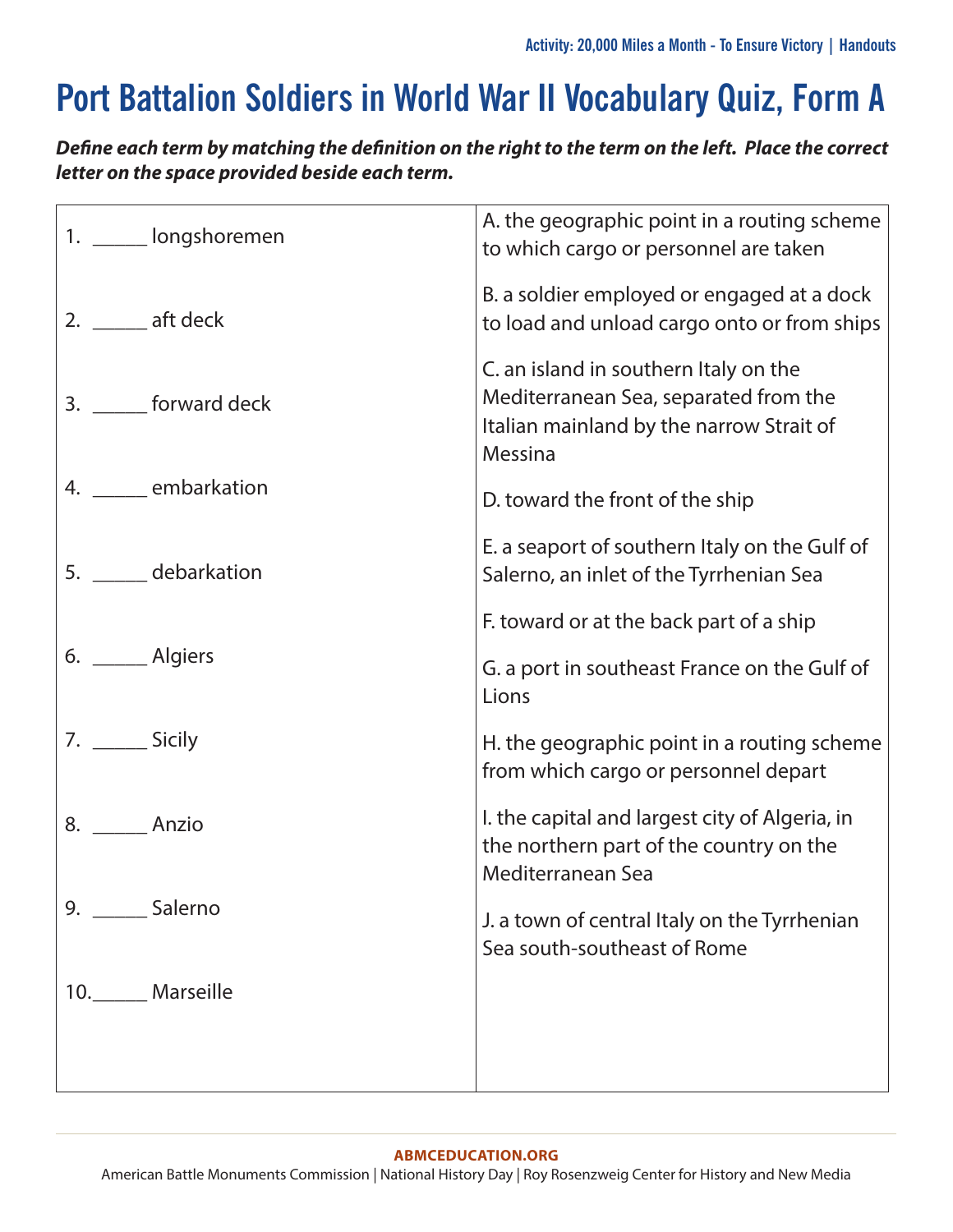# **Port Battalion Soldiers in World War II Vocabulary Quiz, Form B**

*Define each term by matching the definition on the right to the term on the left. Place the correct letter on the space provided beside each term.*

| 1. _______ stevedore                    | A. a ground force unit composed of a<br>headquarters and three or more companies<br>or similar units                                                                         |
|-----------------------------------------|------------------------------------------------------------------------------------------------------------------------------------------------------------------------------|
| 2. ______ battalion                     | B. a vehicle with a pronged device in front<br>for lifting and carrying heavy loads                                                                                          |
| 3. _______ port battalion               | C. a room or building where groups of<br>people, especially soldiers, eat together                                                                                           |
| 4. ______ convoy<br>5. mess hall        | D. a group of ships or vehicles traveling<br>together, typically accompanied by armed<br>troops, warships, or other vehicles for<br>protection                               |
| 6. ______ latrines                      | E. a device (as a rope or chain) by which<br>something is lifted or carried                                                                                                  |
|                                         | F. a toilet or outhouse, especially a<br>communal one in a camp or barracks                                                                                                  |
| 7. ______ forklift                      | G. men on the docks unloading ships and<br>reloading ships, or loading trains, or trucks                                                                                     |
| 8. _____ winch                          | H. a portable platform for handling, storing,<br>or moving materials and packages                                                                                            |
| 9. $\_$ pallet<br>10._______ sling rope | I. a hauling or lifting device consisting of<br>a rope, cable, or chain winding around a<br>horizontal rotating drum, turned by a crank<br>or by motor or other power source |
|                                         | J. a person employed or engaged at a dock<br>to load and unload cargo onto or from ships                                                                                     |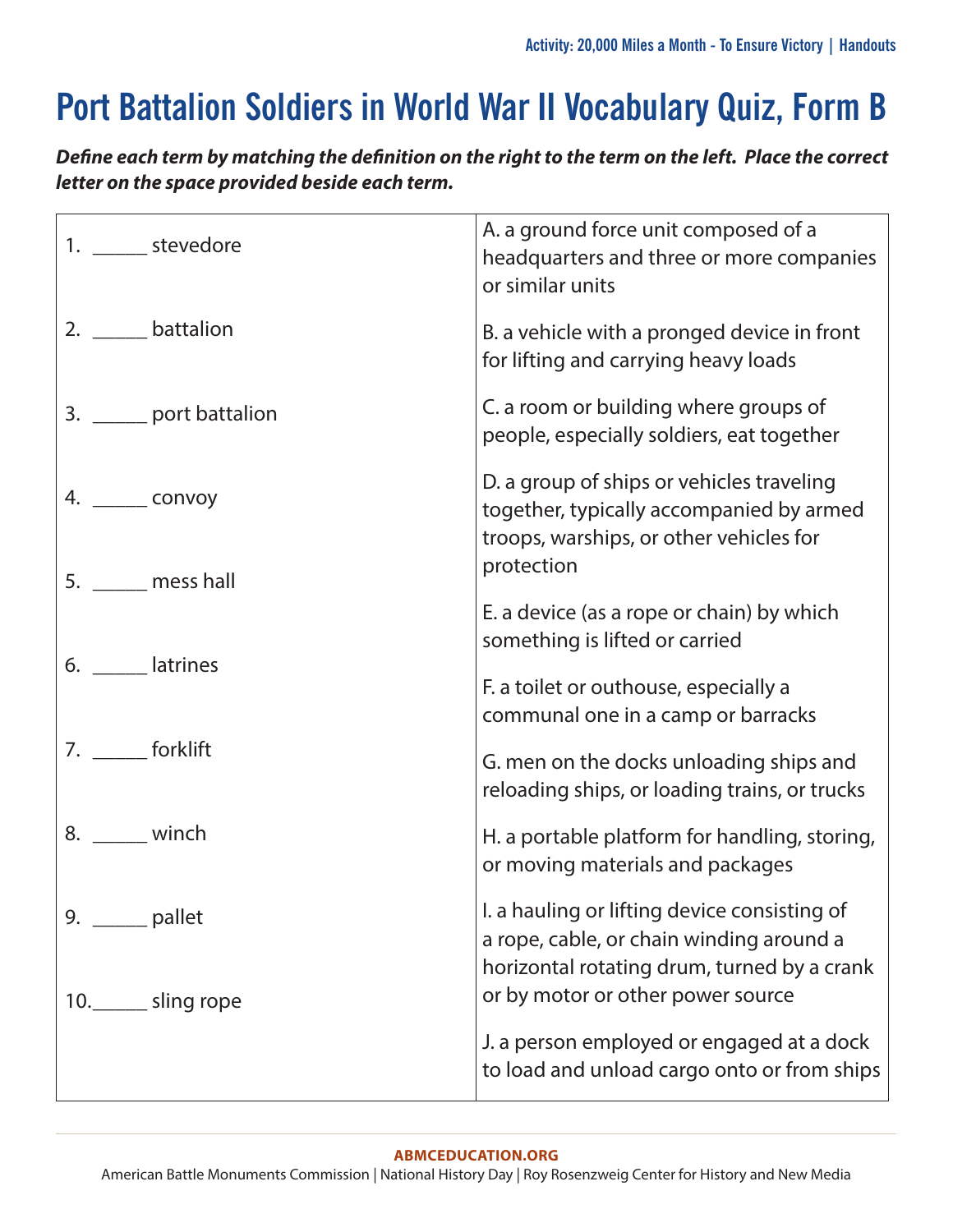# **Port Battalion Soldiers in World War II Vocabulary Quiz, Form A Answer Key**

*Define each term by matching the definition on the right to the term on the left. Place the correct letter on the space provided beside each term.*

| 1. <u>B</u> _ longshoremen | A. the geographic point in a routing scheme<br>to which cargo or personnel are taken                                       |  |  |
|----------------------------|----------------------------------------------------------------------------------------------------------------------------|--|--|
| 2. F aft deck              | B. a soldier employed or engaged at a dock<br>to load and unload cargo onto or from ships                                  |  |  |
| 3. __D__ forward deck      | C. an island in southern Italy on the<br>Mediterranean Sea, separated from the<br>Italian mainland by the narrow Strait of |  |  |
| 4. __A__ embarkation       | Messina                                                                                                                    |  |  |
|                            | D. toward the front of the ship                                                                                            |  |  |
| 5. __H__ debarkation       | E. a seaport of southern Italy on the Gulf of<br>Salerno, an inlet of the Tyrrhenian Sea                                   |  |  |
|                            | F. toward or at the back part of a ship                                                                                    |  |  |
| 6. <u> </u> Algiers        | G. a port in southeast France on the Gulf of<br>Lions                                                                      |  |  |
| 7. __C__ Sicily            | H. the geographic point in a routing scheme<br>from which cargo or personnel depart                                        |  |  |
| 8. J Anzio                 | I. the capital and largest city of Algeria, in<br>the northern part of the country on the                                  |  |  |
| 9. <u>__E</u> Salerno      | Mediterranean Sea                                                                                                          |  |  |
|                            | J. a town of central Italy on the Tyrrhenian<br>Sea south-southeast of Rome                                                |  |  |
| 10. G Marseille            |                                                                                                                            |  |  |
|                            |                                                                                                                            |  |  |
|                            |                                                                                                                            |  |  |

#### **[ABMCEDUCATION.ORG](http://abmceducation.org)**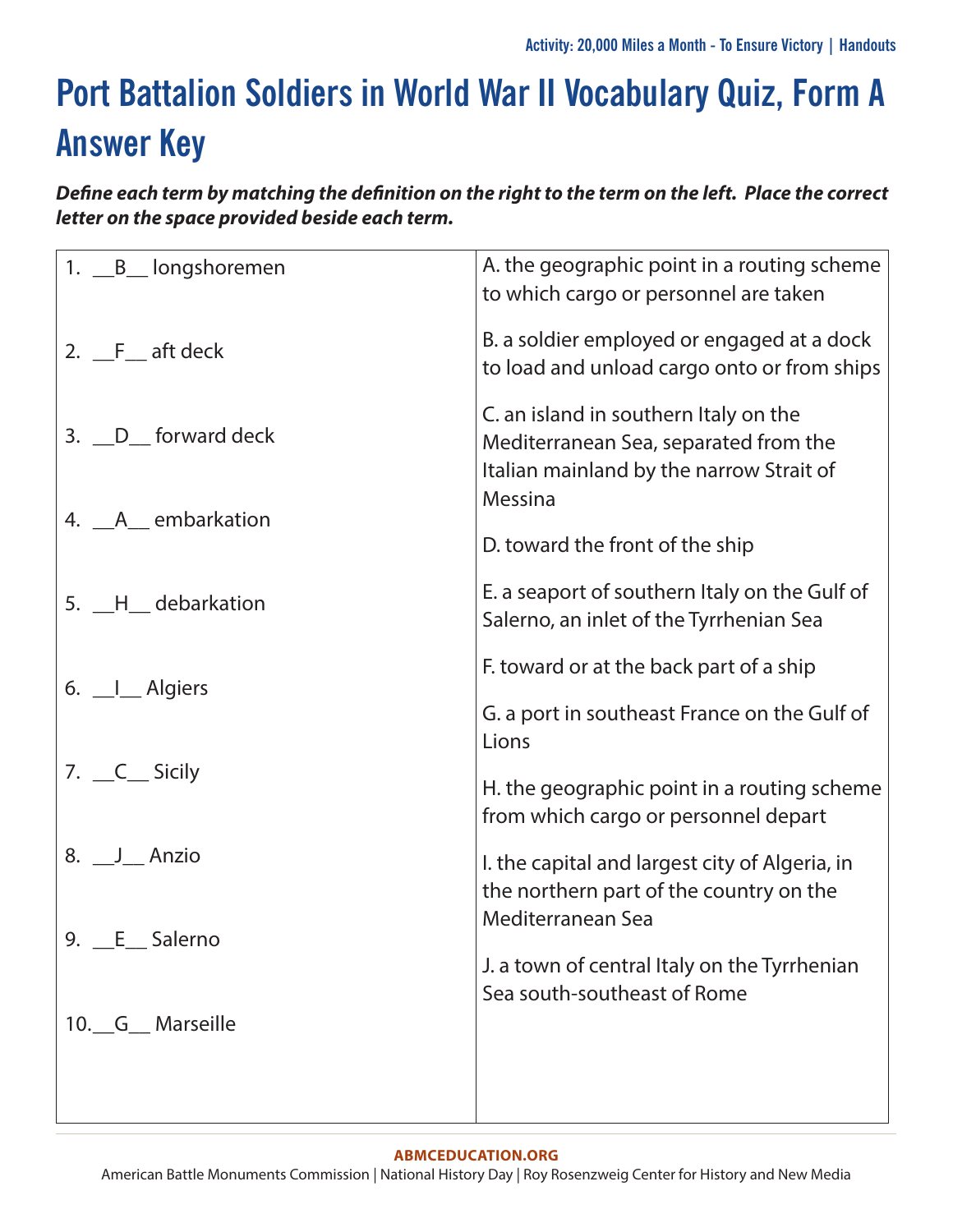# **Port Battalion Soldiers in World War II Vocabulary Quiz, Form B Answer Key**

*Define each term by matching the definition on the right to the term on the left. Place the correct letter on the space provided beside each term.*

| 1. $\frac{J}{2}$ stevedore       | A. a ground force unit composed of a<br>headquarters and three or more companies<br>or similar units                                           |
|----------------------------------|------------------------------------------------------------------------------------------------------------------------------------------------|
| 2. A battalion                   | B. a vehicle with a pronged device in front<br>for lifting and carrying heavy loads                                                            |
| 3. G_ port battalion             | C. a room or building where groups of<br>people, especially soldiers, eat together                                                             |
| 4. _D_ convoy<br>5. C_ mess hall | D. a group of ships or vehicles traveling<br>together, typically accompanied by armed<br>troops, warships, or other vehicles for<br>protection |
| 6. F_ latrines                   | E. a device (as a rope or chain) by which<br>something is lifted or carried                                                                    |
| 7. B_ forklift                   | F. a toilet or outhouse, especially a<br>communal one in a camp or barracks                                                                    |
|                                  | G. men on the docks unloading ships and<br>reloading ships, or loading trains, or trucks                                                       |
| 8. I winch                       | H. a portable platform for handling, storing,<br>or moving materials and packages                                                              |
| 9. $-H$ pallet                   | I. a hauling or lifting device consisting of<br>a rope, cable, or chain winding around a                                                       |
| 10. E sling rope                 | horizontal rotating drum, turned by a crank<br>or by motor or other power source                                                               |
|                                  | J. a person employed or engaged at a dock<br>to load and unload cargo onto or from ships                                                       |

#### **[ABMCEDUCATION.ORG](http://abmceducation.org)**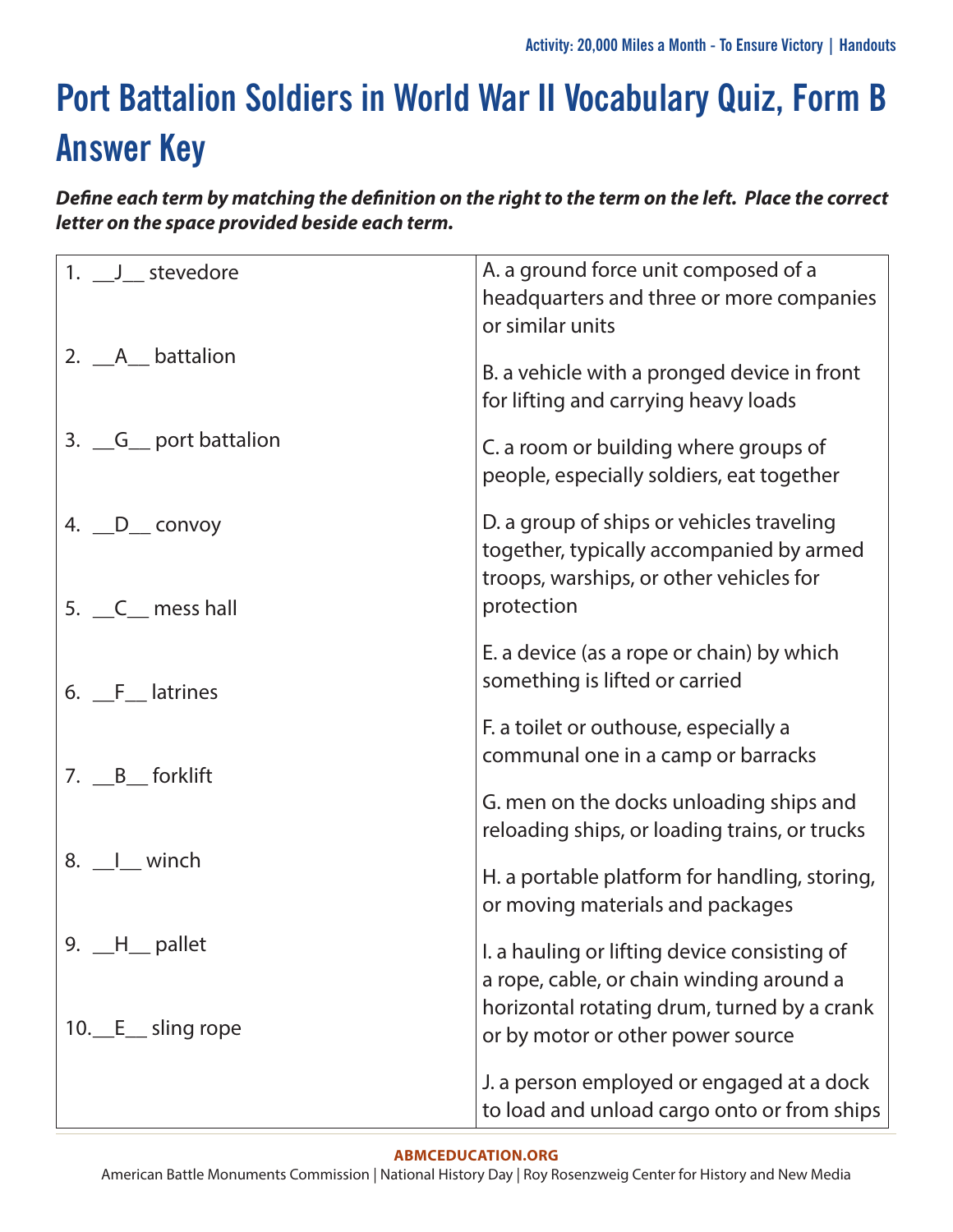## **Questions for Stevedore Film**

*Working with a partner, answer the following questions after you watch the video about stevedores in training. Use appropriate vocabulary words to answer each question.*

- 1. At the beginning of the video QM is listed on the title. What does QM mean?
- 2. The narrator mentions that the longshoreman train on a "landlocked" ship. What does he mean by landlocked?
- 3. Why are these service members called "soldier longshoremen"?
- 4. What does the narrator mean when he says that the longshoremen are making the "rope fast"?
- 5. Before the stevedores begin their work, they remove their helmets, can you explain why they do not need their helmets?
- 6. The stevedores remove the hatch covers, what is stored below the the hatch?
- 7. What is meant by the term "aft deck"?
- 8. What does the narrator mean by "debarkation points"?
- 9. The winchman is responsible for several different operations, explain at least two.
- 10. Why do stevedores train with a compressed air winch?

#### **[ABMCEDUCATION.ORG](http://abmceducation.org)**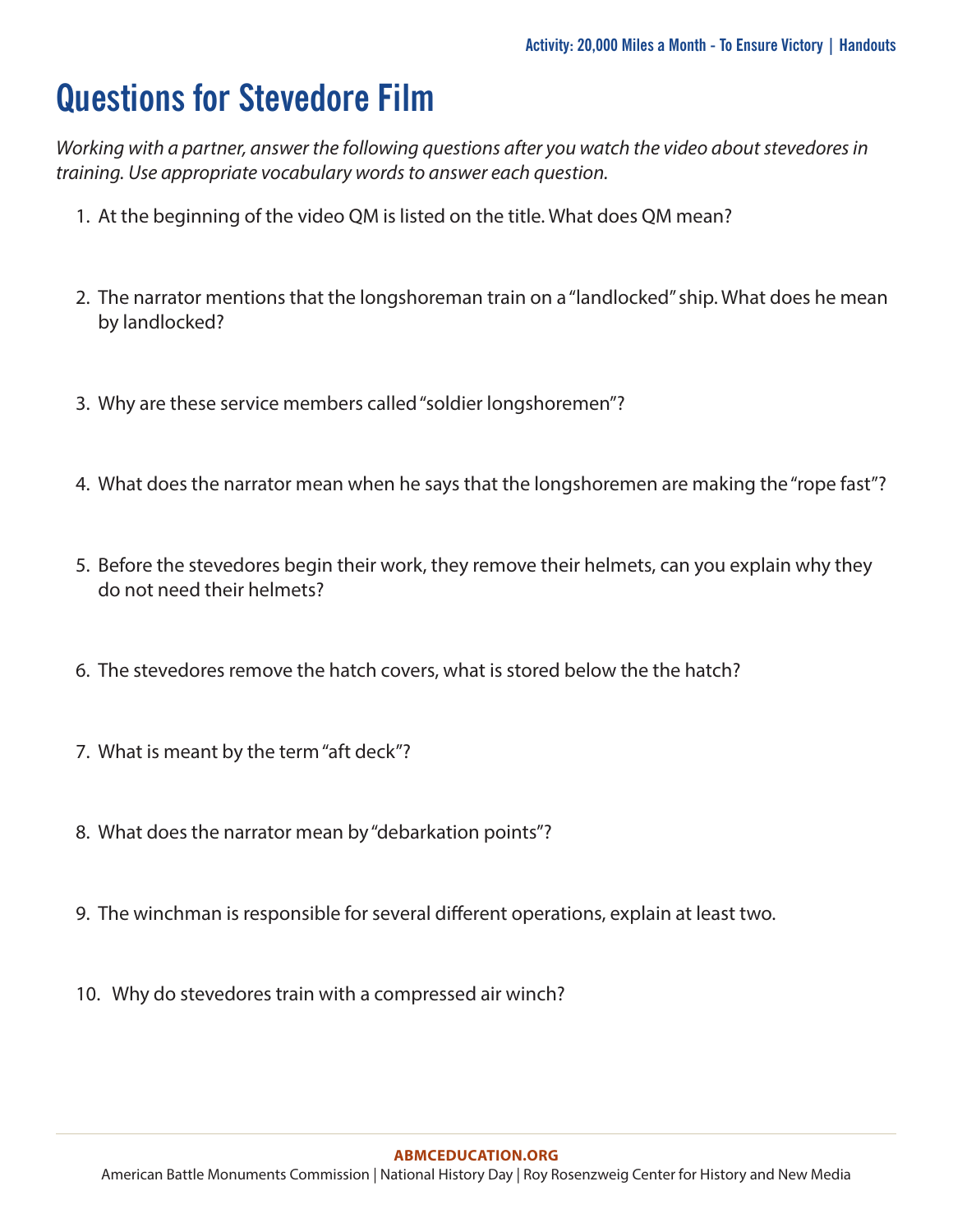# **Questions for Stevedore Film cont.**

### **Reflection**

Write a paragraph which:

- Uses at least five of the terms from the vocabulary list (underline the terms you use);
- Describes some basic duties of stevedores who served in port battalions during World War II; and
- Make an inference as to how the soldiers in port battalions affected the efforts of combat units.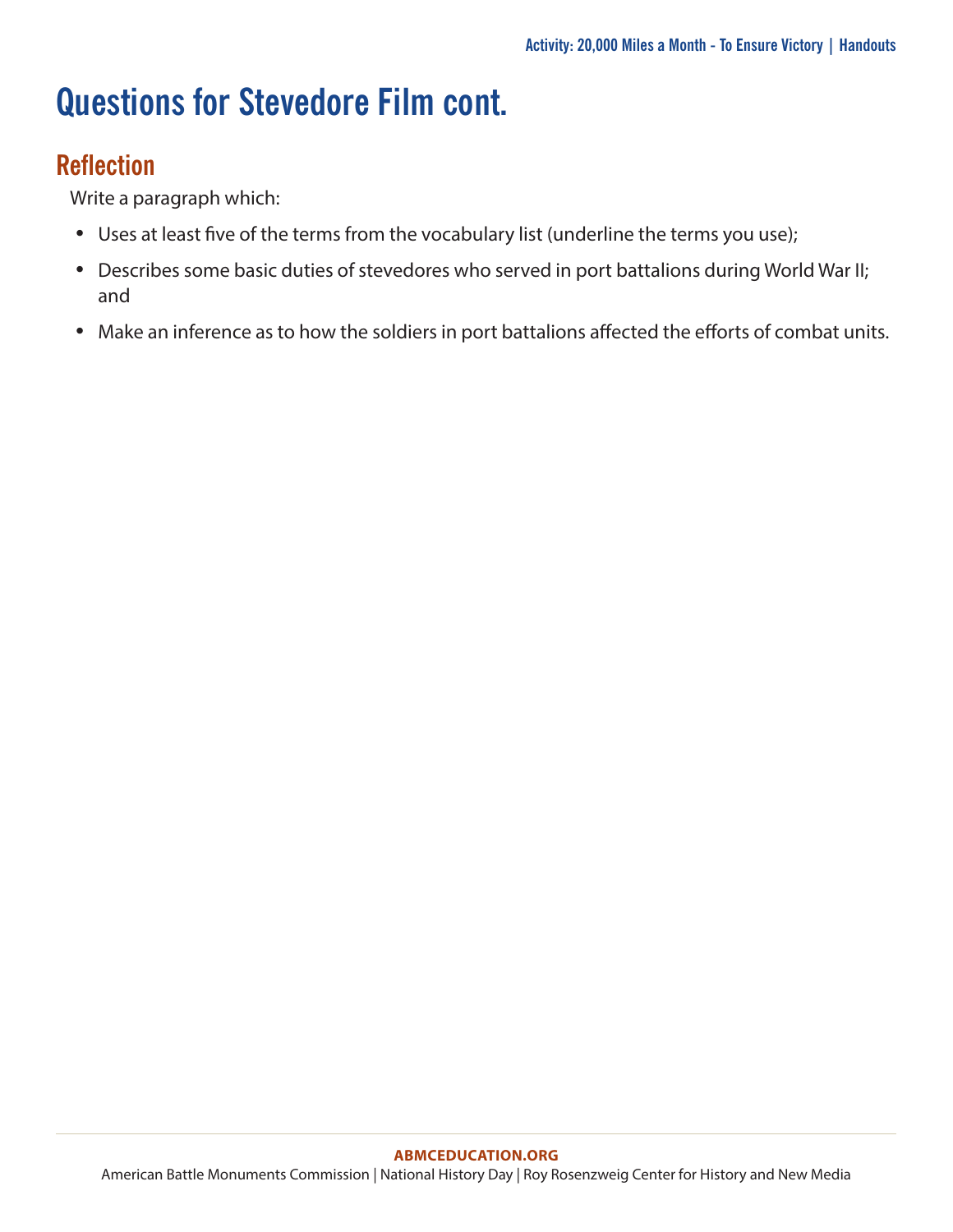## **Questions for Stevedore Film Teacher Key**

### *Teacher Tip:* **Be prepared to either discuss the questions with the students or show the video again should the students need clarification for any of the questions.**

- 1. At the beginning of the video QM is listed on the title. What does QM mean? QM stands for quartermaster.
- 2. The narrator mentions that the longshoreman train on a "landlocked" ship. What does he mean by landlocked?

A landlocked ship is not on the water, it is a mock or fake ship that is on the land and is used only for training purposes.

- 3. Why are these service members called "soldier longshoremen"? Soldiers are a part of the United States Army, and longshoremen are members of the Army, therefore Army longshoremen are known as soldiers.
- 4. What does the narrator mean when he says that the longshoremen are making the "rope fast"? The narrator means that the longshoremen are tying the rope tightly.
- 5. Before the stevedores begin their work, they remove their helmets, can you explain why they do not need their helmets?

Even though these service members are soldiers, the stevedores see no combat duties, therefore the helmet is not a necessary piece of equipment while they load and unload supplies but if attacked stevedores must be ready to fight.

- 6. The stevedores remove the hatch covers, what is stored below the the hatch? Cargo is stored below the hold.
- 7. What is meant by the term "aft deck"? The aft deck is located at the back of a ship.
- 8. What does the narrator mean by "debarkation points"? Debarkation points are the ports to which the ships take the supplies.
- 9. The winchman is responsible for several different operations, explain at least two. The winchman is directed to lower the sling rope that the longshoremen attach to the pallet. Once the sling rope is attached the winchman is directed to lift the pallet to the dock where the forklifter picks it up and moves cargo.
- 10. Why do stevedores train with a compressed air winch? It is easier and cheaper to use an air compressor than steam.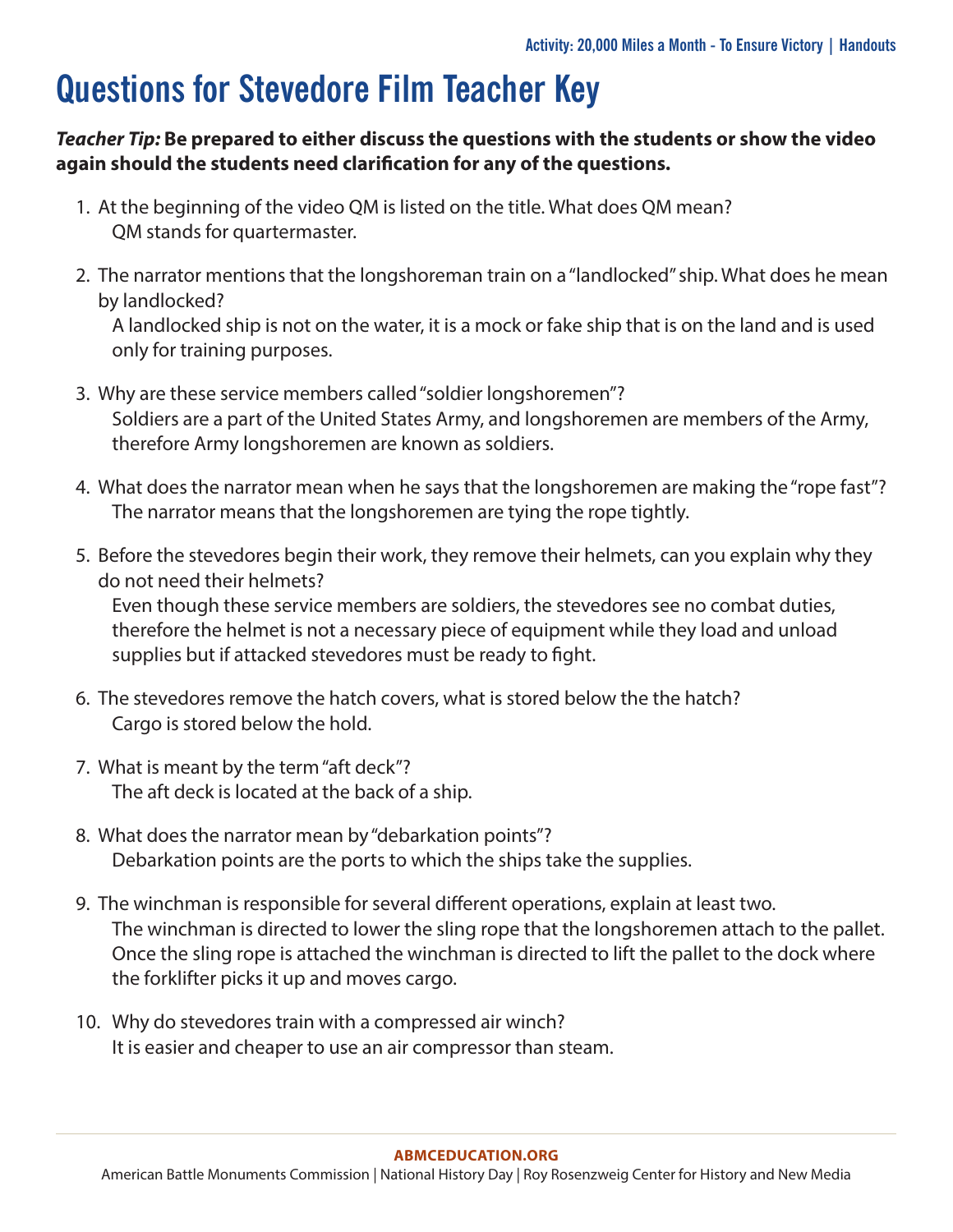## **525th Port Battalion Duties Questions and Analysis**

In an effort to keep the military fully supplied with materiels from the United States, port battalions moved into close proximity of the war zone to provide not only supplies but also to construct various facilities. Therefore, it was important for port battalion commanders to know where the combat units were located in order to keep the supplies moving in a timely fashion. To supply the initial battles of Sicily and Italy, port battalions were located in Great Britain and North Africa. As the war moved into France and Germany, the North African battalions followed the combat units. George B. Davis was a member of the 525<sup>th</sup> Port Battalion which served to supply the war efforts in Sicily, Salerno, and Anzio from March 1944 to February 1945 when the battalion moved to Southern France. The 525<sup>th</sup> Port Battalion followed the combat troops into Germany to work with transfer units, to guard German prisoners of war, and to build necessary facilities.

**Directions:** You are a soldier with the 525<sup>th</sup> Port Battalion in Mole Millerand, Oran, Algeria. Supply ships have arrived from the United States. You must unload the cargo, organize the supplies, and disperse needed items to each location. American soldiers are located in Sicily, Salerno, and Anzio, Italy, France, and Germany. Use the map of the Rome-Arno campaign to assist your decision making.

Use your knowledge of World War II and port battalions to answer the questions to the best of your ability with your partner. The supply list has been provided to assist you in making critical decisions regarding which supplies should be sent to troops and when each shipment should be sent.

| <b>ARMAMENTS</b> | <b>TRANSPORTATION</b><br><b>PARTS</b> | <b>FOOD</b>  | <b>MEDICAL</b><br><b>SUPPLIES</b> | <b>CLOTHING</b>   | <b>NON-</b><br><b>ESSENTIALS</b> |
|------------------|---------------------------------------|--------------|-----------------------------------|-------------------|----------------------------------|
| ammunition       | gasoline                              | k-rations    | penicillin                        | gloves            | cigarettes                       |
| rifles           | tires                                 | water        | bandages                          | socks             | gum                              |
| explosives       | spare parts                           | canned goods | cotton swabs                      | Long<br>underwear | pencils/pens                     |
| knives           | oil                                   | dried goods  | stretchers                        | shirts            | mail                             |
| handguns         | transmission                          | fruit        | needles                           | pants             | stationery                       |
| artillery        | tools                                 | meats        | aspirin                           | coats             | chocolates                       |
|                  |                                       | coffee       |                                   | scarfs            |                                  |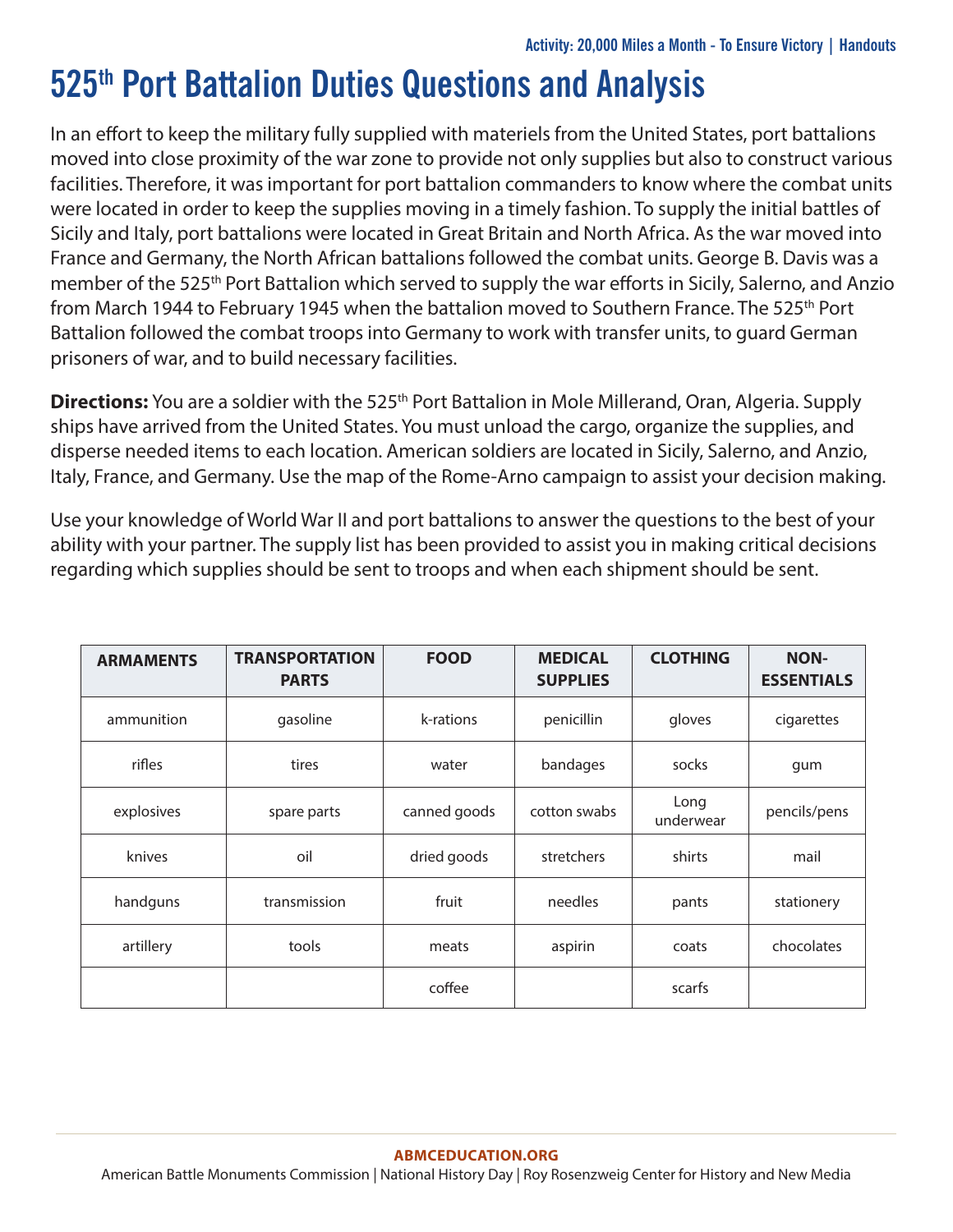Access Anzio and Rome-Arno Campaign interactive map at [http://www.abmc.gov/sites/default/files/interactive/interactive\\_files/ROME\\_web/index.html](http://www.abmc.gov/sites/default/files/interactive/interactive_files/ROME_web/index.html)

- 1. On the Prelude section of the ABMC Rome-Arno Campaign, maneuver the map so that you can locate the 525<sup>th</sup> Port Battalion stationed in Oran, Algeria.
- 2. On September 9, 1943, combat troops are no longer fighting in Sicily. General Patton is still stationed in Palermo awaiting orders to move to England.
	- What kind of supplies will these troops need on a daily basis?
	- How often should shipments be sent to Sicily?

#### **Consider this:**

American combat troops landed at Salerno September 9, 1943 which was the beginning of the Allied Italian Campaign. By January 1944 Allied armies faced the Germans just north of Naples at the Gustav Line, the section of Italy between Salerno and Anzio that stretched across Italy from the western to the eastern coast. The Allies goal was to reach Rome, expel the Germans, and liberate the Italians.

- 3. As the combat troops fight through the winter
	- What supplies will these troops need?
	- Why would clothing shipments change for the combat soldiers?
	- Explain how the supplies for Salerno are different from the ones shipped to General George Patton and his troops in Sicily.
	- The Quartermaster must decide where cargo is sent: how does he determine which supplies are a priority?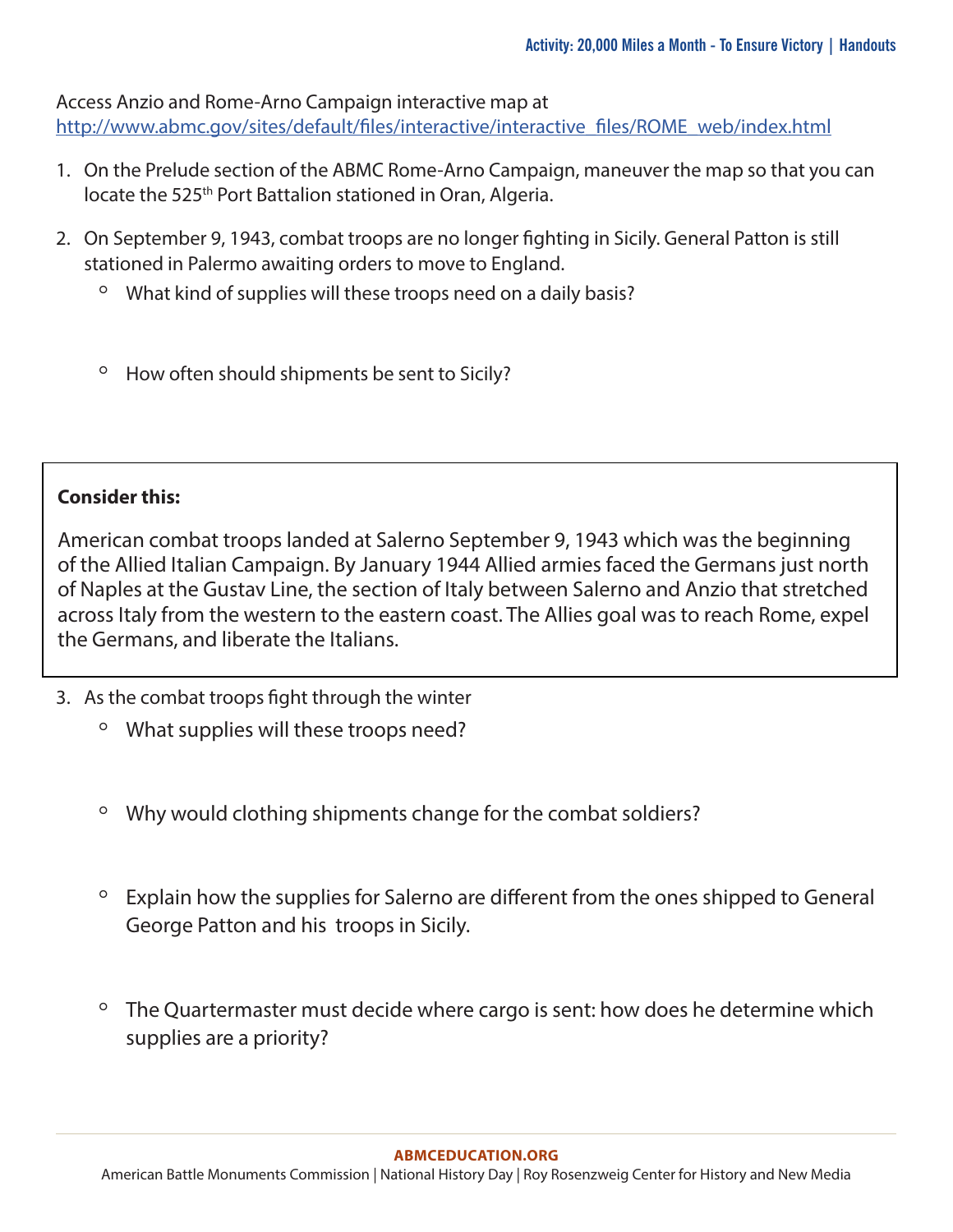- 4. Allied Armies arrived in Rome in June of 1944, Patton and his soldiers still remained in Sicily, while others prepared for D-Day in Great Britain
	- Should the 525th Port Battalion stay in Oran to distribute supplies to the combat troops in Italy?
	- Study the ABMC map and consider the following:
		- If the 525th Port Battalion is moved, what would be the next most logical port location?
		- How much further do the supply ships have to travel from the United States to the new port?
		- Is it worth the time to move, since all buildings and dock equipment must be constructed at the new location? Explain your reasoning.
		- Why would it be more advantageous to remain in Oran until the combat troops move into Northern Italy and France? Why not?

### **Consider this:**

In August 1944 the Allied combat troops attacked Southern France in Operation Dragoon. General Dwight D. Eisenhower deemed southern France an important staging point as battalions could easily supply combat troops from this location. By September two ports, Marseille and Toulon, were opened for use. The 525<sup>th</sup> Port Battalion moved into Marseille in February 1945 from Algeria via Italy. The battalion followed the combat troops into Germany and became part of the Continental Advance Section, CONAD, which maintained the highways for transporting supplies in and around Germany to combat units. The 525<sup>th</sup> Port Battalion also took on the responsibility of guarding two German Prisoner of War companies.

#### **[ABMCEDUCATION.ORG](http://abmceducation.org)**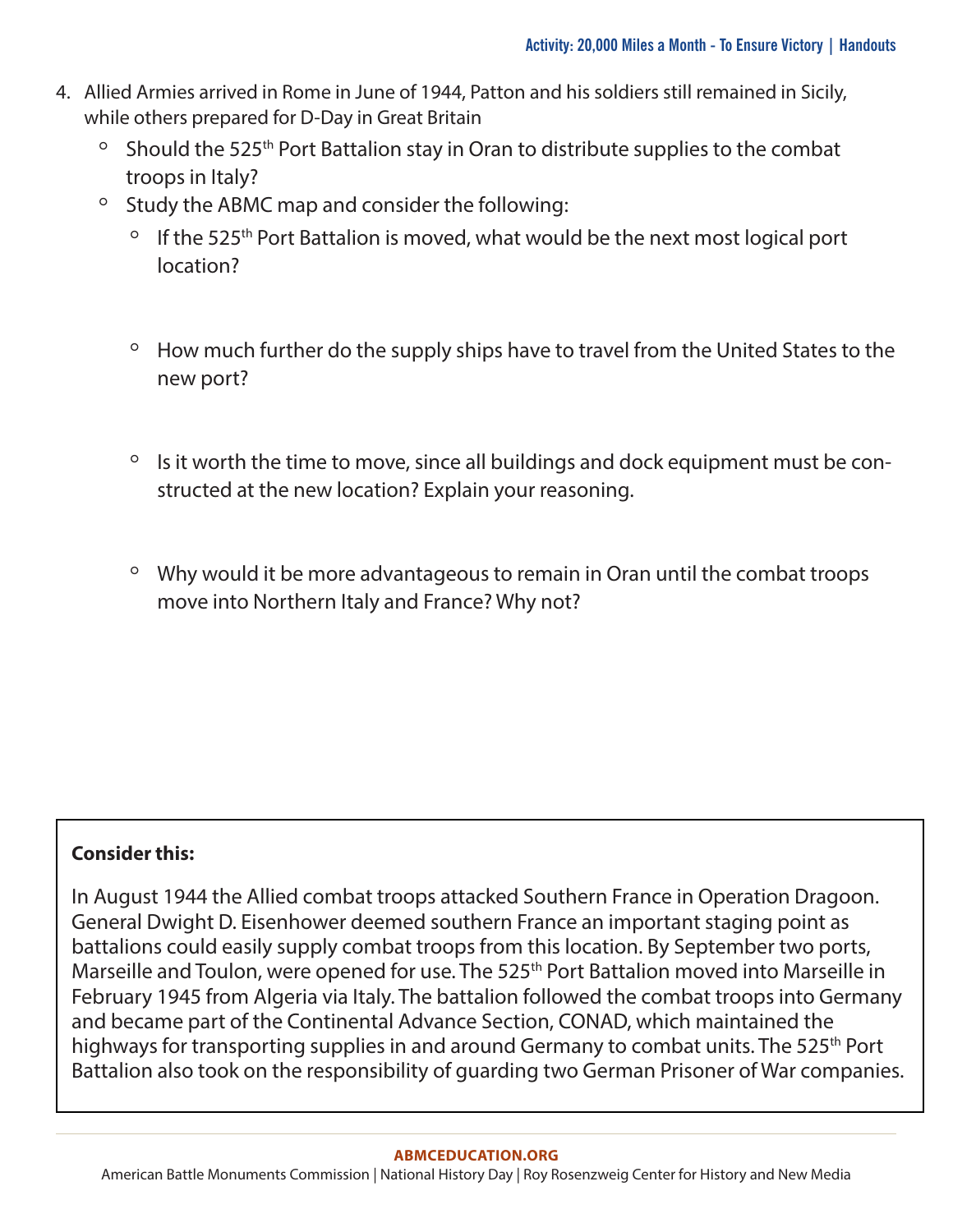5. When the 525th Port Battalion arrived in Germany the soldiers took charge of Prisoners of War companies. Of the following list of facilities, prioritize and briefly explain why each building is necessary to accommodate not only the prisoners but also the combat troops and the battalion itself.

Facility options: barracks, schools, hospital, latrines, mess hall, recreational buildings, garages, warehouses, church.

### **Consider this:**

As part of a Transfer Unit with CONAD, the 525<sup>th</sup> Port Battalion unloaded supply trucks, organized materiel, and then reloaded other trucks. Drivers would drive 12-hour shifts night and day to deliver necessary cargo to combat units. General Eisenhower recognized the critical role transportation units played in the war effort when he stated, "In any war, there are two tremendous tasks. That of the combat troops is to fight the enemy. That of the supply troops is to furnish all the material to insure victory. The faster and farther the combat troops advance against the foe, the greater becomes the battle of supply" (U.S. Army Transportation Museum).

6. Why should the U.S. Army provide a separate unit to transport supplies rather than have each combat unit have its own trucks and drivers?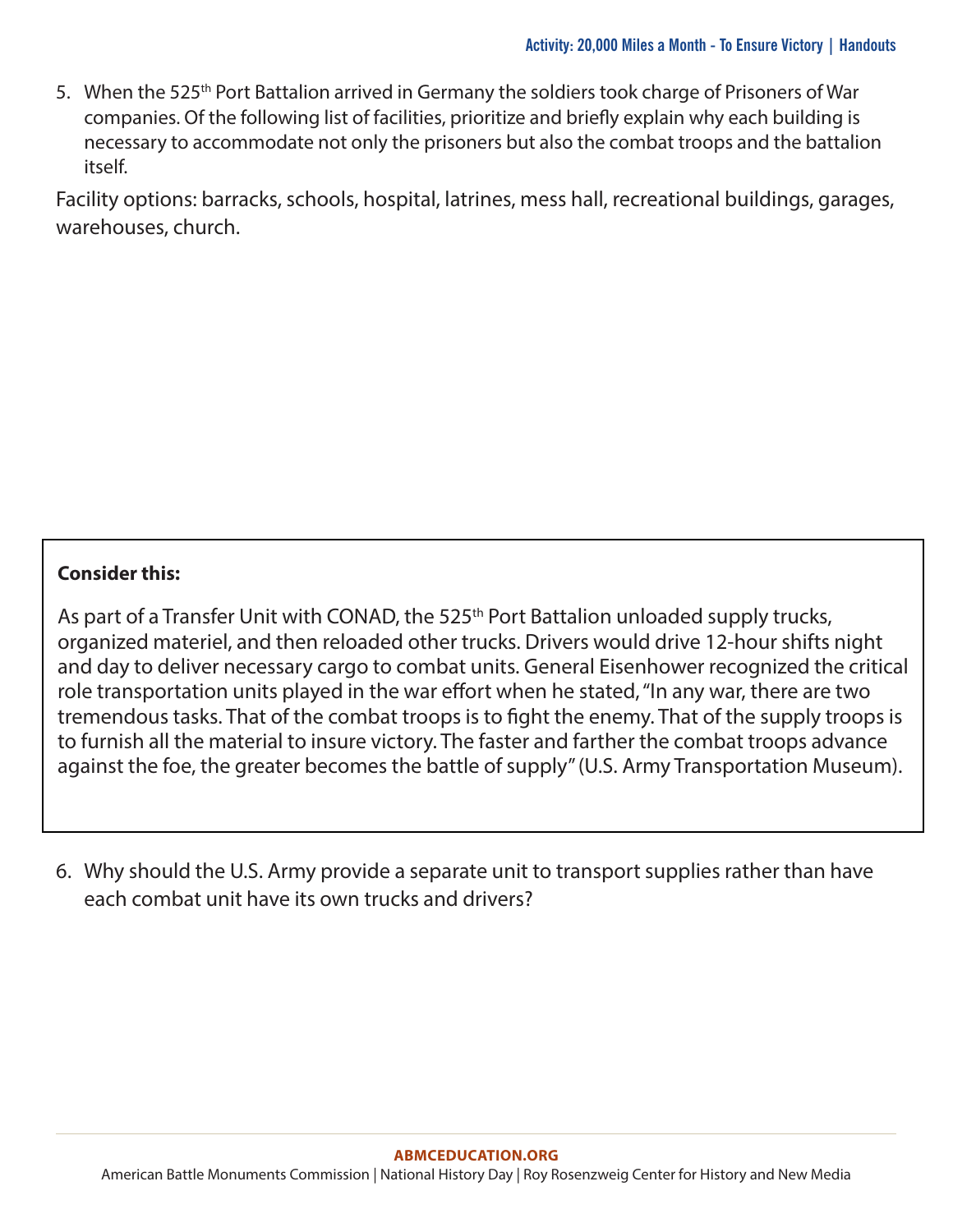# **Logistics Assessment Student Roles**

### **Leader/Editor**

- Leads discussion and gets ideas from all group members.
- Coordinates the works of the Writer and the Graphic Designer.
- Makes sure that the supply design includes all important information and is labeled appropriately.
- Assists the Writer in presenting all written assignments accurately and in a positive way.
- Approves the final draft of the group's work before the assignment is turned in.

### **Graphic Designer**

- Designs the layout of supplies on the dock.
- Works with the Writer to make sure each item is labeled correctly.
- Makes sure the dock layout is completed on time and with accuracy.
- Works with the Writer to make sure all answers are complete.

### **Writer**

- Makes sure that proper terminology is used when describing each of the tasks.
- Writes the information for the group so that it is accurately written and easy to understand.
- Gets writing assistance from the Editor when necessary.
- Works with the Graphic Designer to make sure all labels match what is written on the dock drawing.

### **Reader/Materiels Person**

- Reads each section of the lesson aloud to the group prior to discussion and beginning work.
- Makes sure that the group has all supplies to complete each task.
- Helps Writer and Graphic Designer use terminology appropriately.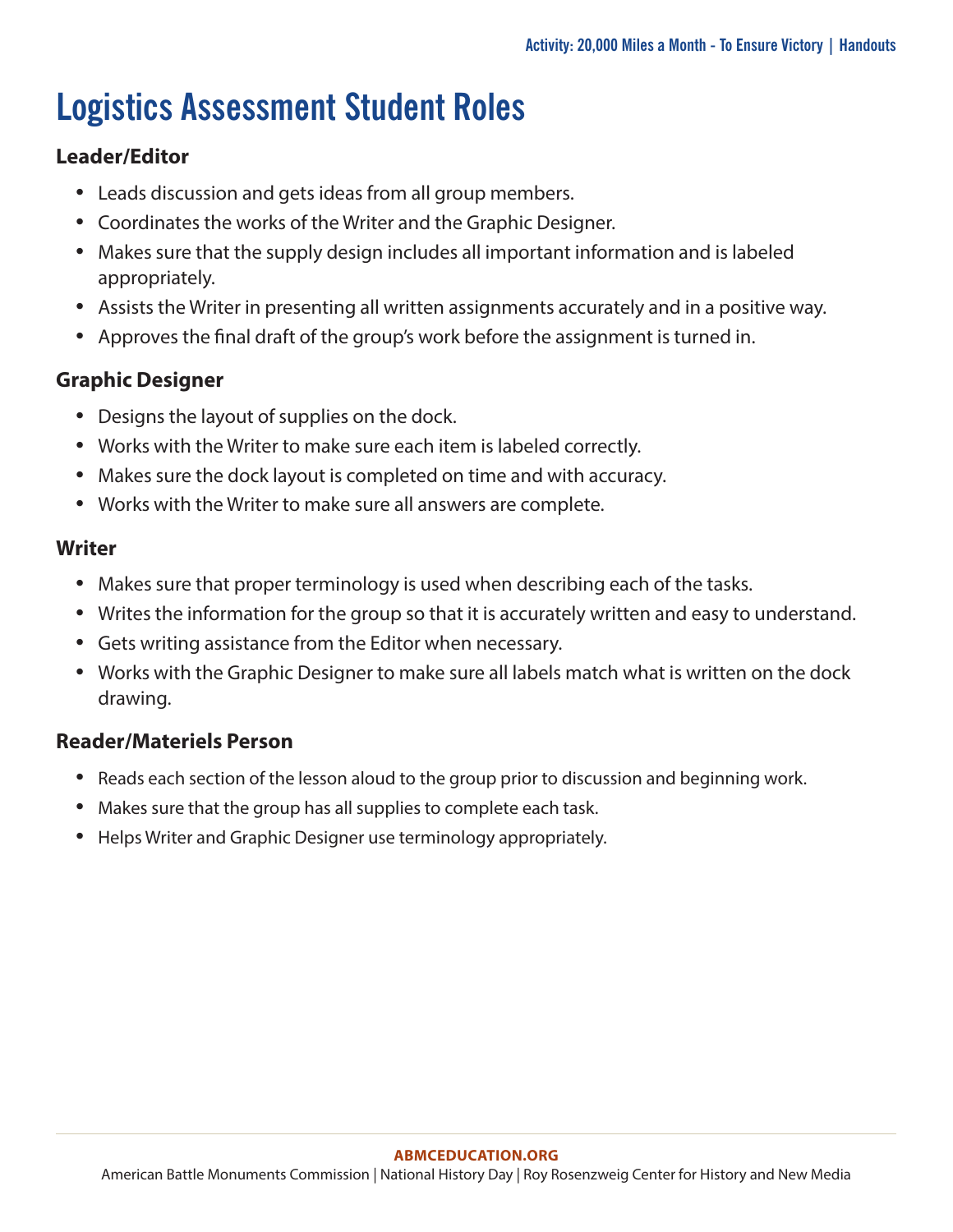# **Logistics Assessment Task One**

- Leader will read aloud the scenario and Supply List to the group.
- Leader will direct a discussion how to best organize cargo on the docks.
- Graphic Designer will draw and label how the cargo is organized on the docks.
- Writer will compose a paragraph explaining the rationale for the organization.
- Materiels Person will turn in completed assignment to the teacher.

**Scenario:** It is December 20, 1944. A supply ship has just arrived at Mole Millerand; Oran, Algeria. Stevedores are tasked with unloading the cargo and organizing the supplies to distribute to three different ports – Palermo, Salerno, and Anzio. The following items are on board the incoming supply ship:

| 4 jeeps                                         | 20 - 50 lb. bags coffee                                                                      | 20 - 50 lb. bags sugar                            |  |
|-------------------------------------------------|----------------------------------------------------------------------------------------------|---------------------------------------------------|--|
| 2 transportation trucks                         | 100 bibles                                                                                   | 10 - 50 lb. bags flour                            |  |
| 500 canisters of blood                          | 3 cases white wine                                                                           | 200 pairs of winter boots                         |  |
| 100 tires                                       | 1000 knives                                                                                  | 100 shovels                                       |  |
| 1000 cases hypodermic needles                   | 60 - 50 lb. bags pasta                                                                       | 10,000 death certificate forms                    |  |
| 3000 cases bandages/gauze                       | 60 cases canned vegetables                                                                   | 10,000 rifles                                     |  |
| 500 winter gloves                               | 5000 guns                                                                                    | 10 truck transmissions                            |  |
| 6000 sutures                                    | 10,000 cases ammunition                                                                      | 35 smoked whole turkeys                           |  |
| 500 scarves                                     | 16 smoked half pigs                                                                          | 2000 coffins                                      |  |
| 2000 blankets                                   | 500 stretchers                                                                               | 20 boxes of tools                                 |  |
| 600 - gallon containers vehicle oil             | 20,000 - 5 gallon containers gasoline                                                        | 1000 - 5 gallon containers water                  |  |
| 200 - gallon containers transmission fluid      | 100 - gallon containers cooking oil                                                          | construction lumber for hospitals<br>and latrines |  |
| 10 axes                                         | Mail from home                                                                               | 60 cases paper for letter writing                 |  |
| 3000 cartons cigarettes, 10 packs per<br>carton | 6000 crates rations (each crate holds<br>12 complete daily rations, one for<br>each soldier) | packages for soldiers from home                   |  |
| 2000 pens                                       | 100 boxes beef jerky, 100 sticks per<br>box                                                  | 1000 disinfectant packets                         |  |
| 25 cartons of matches                           | 1000 pairs of winter socks                                                                   | 1000 pair long underwear                          |  |

On a blank piece of paper, complete each task below:

- 1. Decide whether it is more logical to organize by similar items or by where the items will be delivered. Remember there are three different ships taking supplies and different stevedores will need to load cargo for their destination.
- 2. Write a paragraph that explains the rationale for how your group decided to organize the supplies.
- 3. Upon completion of Task One, Materiels Person will get Task Two from the teacher.

#### **[ABMCEDUCATION.ORG](http://abmceducation.org)**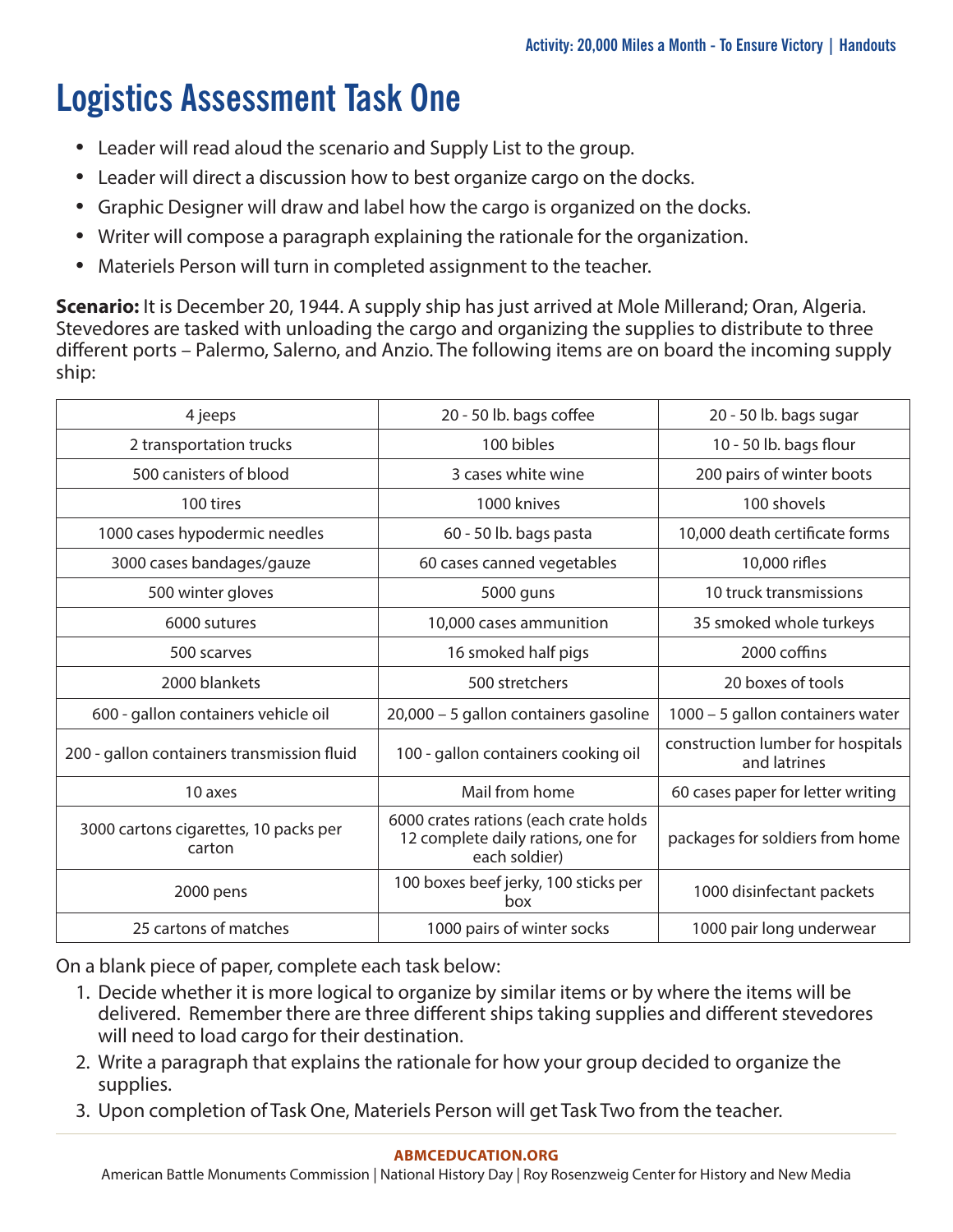# **Logistics Assessment Task Two**

- Leader will read aloud the scenario to the group.
- Leader will lead the discussion to answer each question listed below.
- Graphic Designer will compose a paragraph for question one.
- Writer will write answers for question two.
- Leader will edit and make final corrections.
- Materiels Person will turn in completed assignment to the teacher.

**Scenario:** The date is December 22, 1944, combat units in Salerno and Anzio are in need of their daily rations and more. Men in Sicily are waiting orders to report to duty. The hospital located in Anzio needs an additional building to house the injured. Medics need medical supplies. Transportation units need automotive supplies to continue to deliver supplies to combat units. There will be three separate ships, one for each destination. (Palermo, Salerno, Anzio)

- 1. Before answering the following questions, check over the map used on Activity Two to locate each port. Remember even in Italy it becomes colder in winter especially for combat units located in the mountains. Sicily may be milder.
	- Besides everyday needs, what will combat units need that will help them survive the elements? *Hint:* check the date for this scenario.
	- Men in Palermo are not in a combat zone, but still need supplies. What makes this list different from the lists headed to the combat units?
- 2. As a group decide and answer each question and write a paragraph describing how your group will complete each of the following tasks:
	- Which supplies are needed for the destination?
	- How should supplies be organized on the ship prioritize the cargo?
	- Once at the destination there are no ports only beaches. The cargo ship cannot land on the beach. How will stevedores transport supplies from the ship to each destination?
	- Each location has four trucks, describe how to organize and load supplies onto each truck.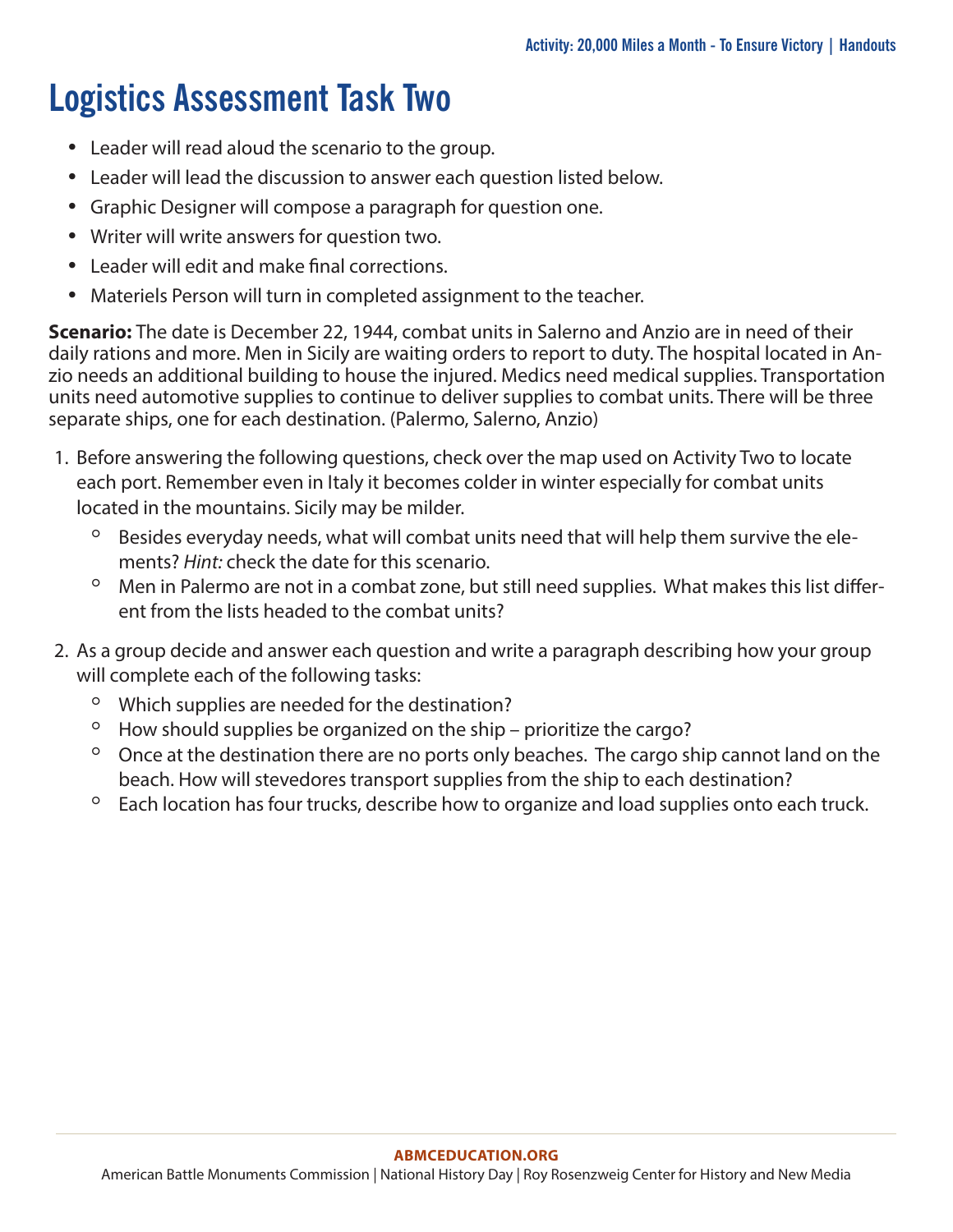# **Logistics Assessment Rubric**

|                                         | <b>Advanced</b>                                                                                                                     | <b>Proficient</b>                                                                                                      | <b>Basic</b>                                                                                                                                                                                       | <b>Emerging</b>                                                                                                                        |
|-----------------------------------------|-------------------------------------------------------------------------------------------------------------------------------------|------------------------------------------------------------------------------------------------------------------------|----------------------------------------------------------------------------------------------------------------------------------------------------------------------------------------------------|----------------------------------------------------------------------------------------------------------------------------------------|
| <b>Following</b><br><b>Instructions</b> | The group has followed<br>instructions correctly<br>to complete the<br>assignment.                                                  | The group has followed<br>most instructions<br>to complete the<br>assignment. Some<br>reminders needed.                | The group has<br>met most of the<br>requirements of the<br>assignment but did<br>not follow some of the<br>instructions.                                                                           | The group has<br>met some of the<br>requirements of the<br>assignment and did<br>not follow some of the<br>instructions.               |
| <b>Presentation</b>                     | The finished<br>presentation is<br>detailed, creative, and<br>neat. Drawings are<br>clearly organized and<br>appropriately labeled. | The finished<br>presentation is neat but<br>may lack details and<br>creativity. Drawings are<br>organized and labeled. | The finished<br>presentation is<br>adequate; however, a<br>number of mistakes<br>and an overall lack<br>of detail are evident.<br>Drawings are present<br>but may not be<br>appropriately labeled. | The finished<br>presentation is<br>deficient and lacks an<br>overall consistency.<br>Drawings, answers, and<br>paragraphs are present. |
| <b>Written Materials</b>                | <b>Ouestions are detailed</b><br>and correctly answered.<br>Paragraphs are well<br>written.                                         | Questions are correctly<br>answered. Paragraphs<br>are adequate.                                                       | <b>Ouestions</b> are<br>answered, but at a basic<br>level. Paragraphs are<br>evident.                                                                                                              | Many questions<br>are not answered,<br>and paragraphs are<br>incomplete.                                                               |
| <b>Errors</b>                           | The article contains<br>specific historical<br>details like dates,<br>statistics, and facts.                                        | There are a few errors,<br>but they do not detract<br>from the overall<br>effect of the final<br>presentation.         | There are multiple<br>errors which detract<br>from the overall<br>effect of the final<br>presentation.                                                                                             | Too many errors and<br>a lack of detail detract<br>from the overall<br>presentation.                                                   |